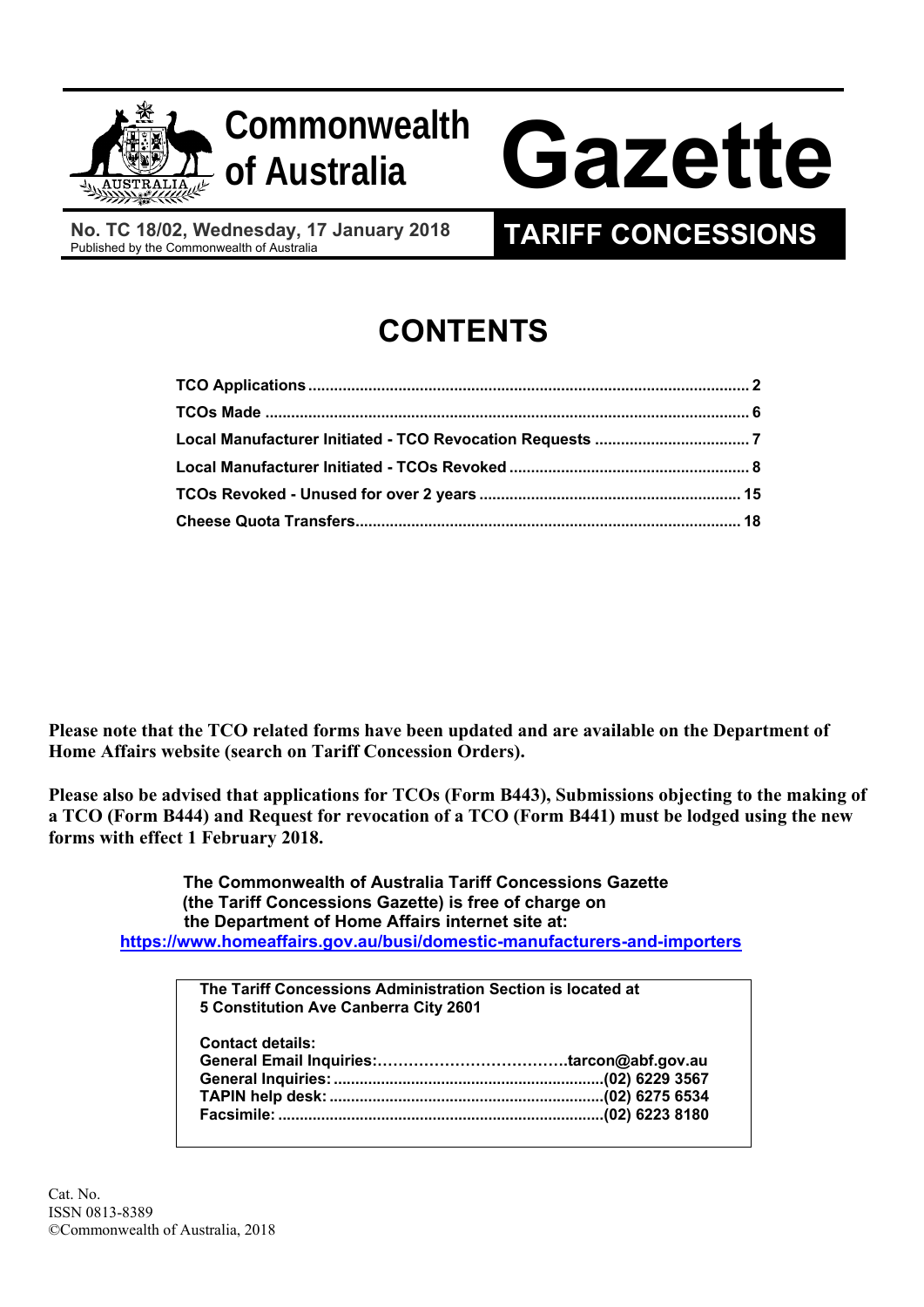# **CUSTOMS ACT 1901 - NOTICE PURSUANT TO SECTION 269K(1) - APPLICATIONS MADE FOR TARIFF CONCESSION ORDERS**

Applications have been lodged for Tariff Concession Orders for the goods described in the following TABLE.

Australian manufacturers who wish to contest the granting of a Tariff Concession Order for the goods described are invited to lodge a submission in writing in an approved form. Submissions must be lodged within 50 days of the date of publication of this Notice.

The operative date (Op.) and TC reference number follow the description of goods.

To assist local manufacturers, the use(s) to which the goods can be put follow the description of goods.

Objections to the making of TCO submission forms are available at

https://www.homeaffairs.gov.au/Forms/Documents/b444.pdf

Contact: Email tarcon@abf.gov.au

# THE TABLE

|            | Description of Goods including the<br>Customs Tariff Classification                                                                                                                                                                                                                                                                                                                                           | Schedule 4 Item Number<br>General Duty Rate |       |
|------------|---------------------------------------------------------------------------------------------------------------------------------------------------------------------------------------------------------------------------------------------------------------------------------------------------------------------------------------------------------------------------------------------------------------|---------------------------------------------|-------|
| 3808.92.00 | FUNGICIDES, having an active constituent of pydiflumetofen<br>Op. 19.12.17                                                                                                                                                                                                                                                                                                                                    | $-$ TC 17135928                             | 50    |
|            | Stated Use:<br>Provides treatment of yield-reducing foliar diseases and control<br>of powdery mildew                                                                                                                                                                                                                                                                                                          |                                             |       |
|            | Applicant: SYNGENTA AUSTRALIA PTY LTD                                                                                                                                                                                                                                                                                                                                                                         |                                             | 5%    |
| 3907.40.00 | RESINS, POLYCARBONATE, in pellet form<br>Op. 14.12.17                                                                                                                                                                                                                                                                                                                                                         | - TC 17134301                               | 50    |
|            | Stated Use:<br>Used as a raw material in plastic extrusion                                                                                                                                                                                                                                                                                                                                                    |                                             |       |
|            | Applicant: OAKMOORE PTY. LTD.                                                                                                                                                                                                                                                                                                                                                                                 |                                             | $5\%$ |
| 3923.21.00 | PROCESS BAGS, PHARMACEUTICAL, including ALL of the following:<br>(a) LDPE OR ULDPE composition;<br>(b) gamma irradiated;<br>(c) temperature stability NOT exceeding 50 Deg C;<br>(d) inlet AND outlet connectors AND tubing;<br>with OR without ANY of the following:<br>$(i)$ clamps;<br>(ii) adapters;<br>(iii) T AND Y joiners;<br>$(iv)$ connectors;<br>$(v)$ line tubes;<br>(vi) gaskets<br>Op. 18.12.17 | $-$ TC 17134834                             | 50    |
|            | Stated Use:<br>Filter and collection bags for biologic and pharmaceutical<br>production environments                                                                                                                                                                                                                                                                                                          |                                             |       |
|            | Applicant: PALL CORPORATION                                                                                                                                                                                                                                                                                                                                                                                   |                                             |       |

5%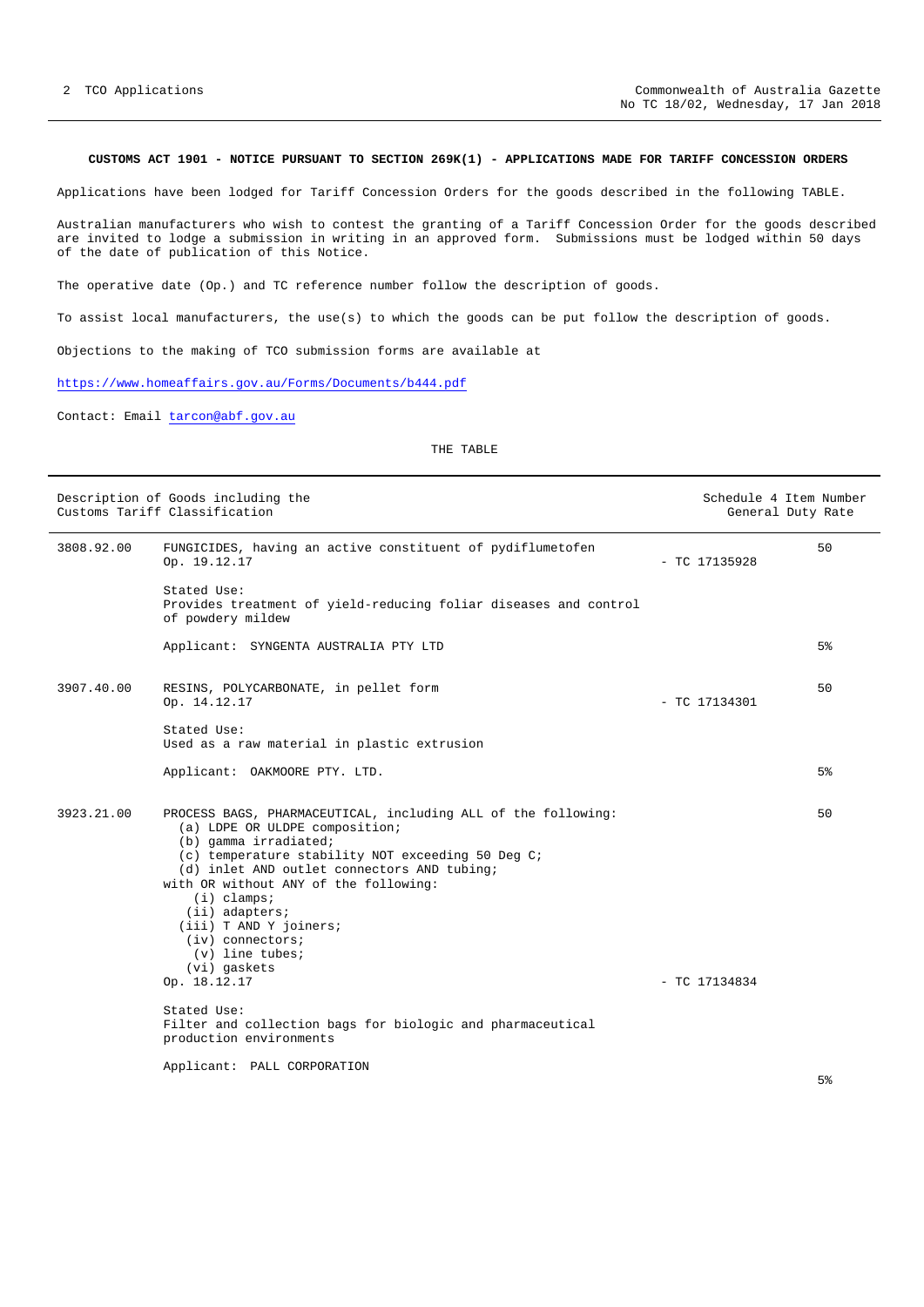|            | Description of Goods including the<br>Customs Tariff Classification                                                                                                                                                                                                                                                             | Schedule 4 Item Number | General Duty Rate |
|------------|---------------------------------------------------------------------------------------------------------------------------------------------------------------------------------------------------------------------------------------------------------------------------------------------------------------------------------|------------------------|-------------------|
| 4016.93.00 | PACKERS, SWELLABLE, OIL AND/OR GAS WELL, including ALL of the<br>following:<br>(a) swelling elastomer;<br>$(b)$ mandrel;<br>(c) running quides<br>Op. 18.12.17                                                                                                                                                                  | $-$ TC 17135320        | 50                |
|            | Stated Use:<br>Utilised to seal and sustain pressure in oil and gas wells                                                                                                                                                                                                                                                       |                        |                   |
|            | Applicant: SCHLUMBERGER AUSTRALIA PTY LTD                                                                                                                                                                                                                                                                                       |                        | 5%                |
| 7607.20.00 | FOIL, aluminium having a thickness NOT greater than 60 micron,<br>coated on one side with a nitrocellulose primer and coated on<br>the other side with polyethylene or polypropylene, with OR<br>without printing OR colouring<br>Op. 11.12.17                                                                                  | $-$ TC 17132013        | 50                |
|            | Stated Use:<br>To seal on plastic cups used in the dairy industry                                                                                                                                                                                                                                                               |                        |                   |
|            | Applicant: JET TECHNOLOGIES AUST PTY LTD                                                                                                                                                                                                                                                                                        |                        | 5%                |
| 8419.50.30 | HEAT EXCHANGERS, PASSENGER MOTOR VEHICLE, being one OR both of<br>the following<br>(a) exhaust recuperation coolers;<br>(b) change air coolers                                                                                                                                                                                  |                        | 50                |
|            | Op. 08.12.17                                                                                                                                                                                                                                                                                                                    | - TC 17131952          |                   |
|            | Stated Use:<br>To cool air after it has passed through the turbo charger                                                                                                                                                                                                                                                        |                        |                   |
|            | Applicant: VOLKSWAGEN GROUP AUSTRALIA PTY LTD                                                                                                                                                                                                                                                                                   |                        | 5%                |
| 8419.50.90 | HEAT EXCHANGERS, other than passenger motor vehicles, being one<br>OR both of the following:<br>(a) exhaust recuperation coolers;<br>(b) change air coolers                                                                                                                                                                     |                        | 50                |
|            | Op. 08.12.17<br>Stated Use:                                                                                                                                                                                                                                                                                                     | - TC 17131955          |                   |
|            | To reduce the temperature of a portion of an engine's exhaust<br>gases in a passenger motor vehicle or commercial vehicle prior<br>to them entering the intake throttle                                                                                                                                                         |                        |                   |
|            | Applicant: VOLKSWAGEN GROUP AUSTRALIA PTY LTD                                                                                                                                                                                                                                                                                   |                        | 5%                |
| 8419.81.90 | COFFEE BEAN ROASTING MACHINES, programmable logic controlled,<br>including ANY one OR more of the following:<br>$(a)$ afterburner;<br>(b) loading hoppers;<br>$(c)$ cooling tanks;<br>(d) roasting drums;<br>(e) hot AND cold temperature air circuits;<br>$(f)$ heat generators;<br>$(g)$ chimneys;<br>(h) catalytic converter |                        | 50                |
|            | Op. 14.12.17                                                                                                                                                                                                                                                                                                                    | $-$ TC 17134299        |                   |
|            | Stated Use:<br>Automated roasting of coffee beans                                                                                                                                                                                                                                                                               |                        |                   |
|            | Applicant: BRAMBATI S.P.A                                                                                                                                                                                                                                                                                                       |                        | 5 <sup>°</sup>    |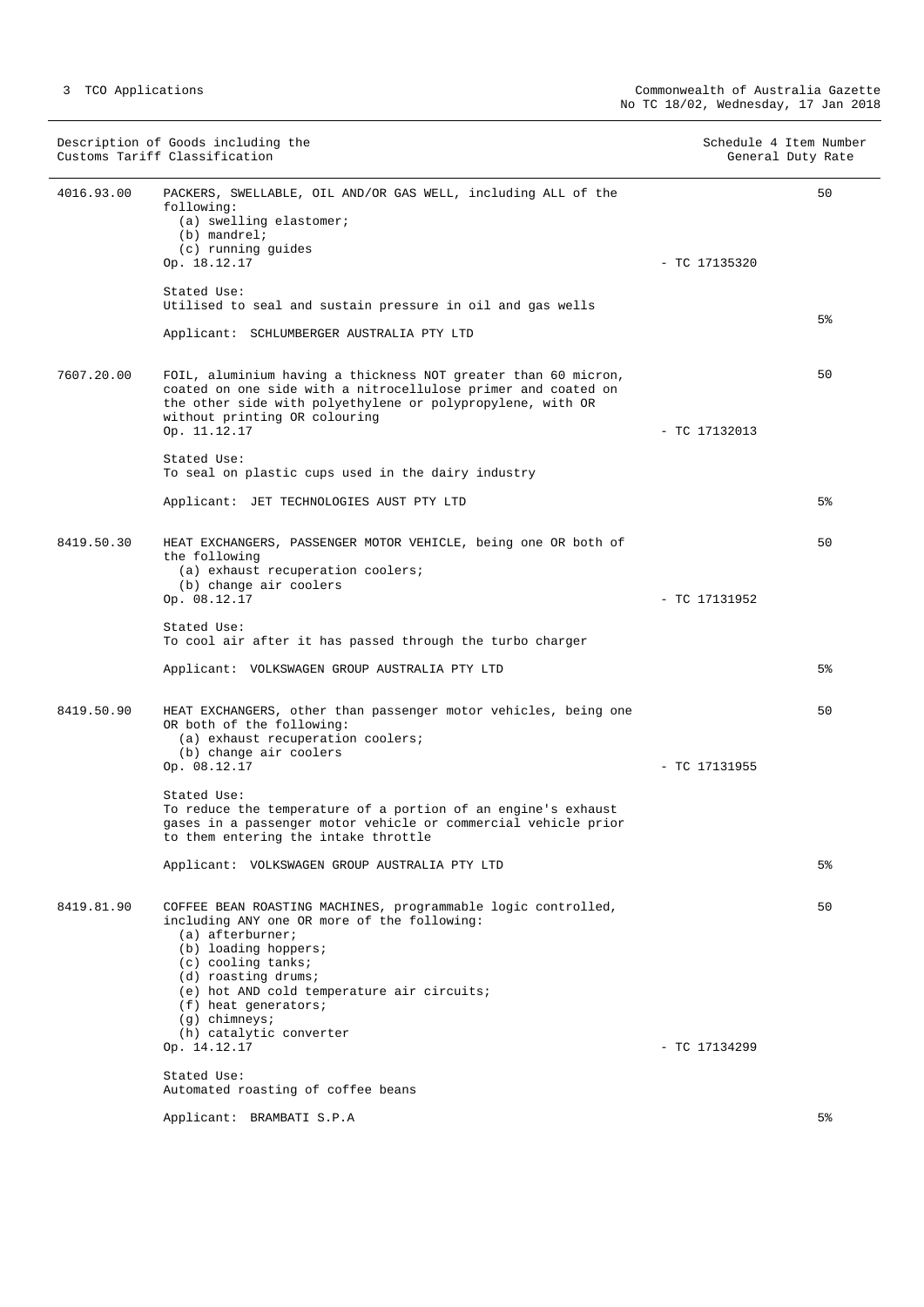|            | Description of Goods including the<br>Customs Tariff Classification                                                                                                                                                                                                                                                                                        | Schedule 4 Item Number<br>General Duty Rate |  |
|------------|------------------------------------------------------------------------------------------------------------------------------------------------------------------------------------------------------------------------------------------------------------------------------------------------------------------------------------------------------------|---------------------------------------------|--|
| 8421.29.10 | FILTER AND LIQUID COLLECTION BAGS, polyvinylidene fluoride,<br>having ANY of the following:<br>$(a)$ plugs;<br>$(b)$ clamps;<br>$(c)$ adapters;<br>(d) T AND Y joints;<br>$(e)$ connectors;<br>$(f)$ tubes;<br>(g) gaskets<br>Op. 18.12.17                                                                                                                 | 50<br>$-$ TC 17135926                       |  |
|            | Stated Use:                                                                                                                                                                                                                                                                                                                                                |                                             |  |
|            | Biological and pharmaceutical production environments                                                                                                                                                                                                                                                                                                      | 5%                                          |  |
|            | Applicant: PALL CORPORATION                                                                                                                                                                                                                                                                                                                                |                                             |  |
| 8504.40.90 | TRACTION CONVERTER, AC to DC, having one OR more of the<br>following:<br>(a) diesel-generator voltage NOT less than 275 V and NOT<br>greater than 660 V;<br>(b) overhead wire voltage 25 000 V AC OR 1 500 V DC;<br>(c) input voltage NOT exceeding 1 275 V;<br>(d) output voltage NOT exceeding 2 100 V;<br>(e) motor inverter;<br>$(f)$ braking chopper; | 50                                          |  |
|            | (g) auxiliary converter with sine filter;<br>(h) asynchronous generator starter;<br>(i) DC link filter capacitors;<br>(j) automated traction and adhesion control system<br>Op. 20.12.17                                                                                                                                                                   | $-$ TC 17136411                             |  |
|            | Stated Use:<br>Used for light rail vehicles for propulsion and auxiliary power                                                                                                                                                                                                                                                                             |                                             |  |
|            | Applicant: ABB AUSTRALIA PTY LTD                                                                                                                                                                                                                                                                                                                           | 5%                                          |  |
| 8526.91.00 | TRANSPONDERS, DIGITAL, with full Mk XII, Mode S, Mode 5,<br>Automatic Dependent Surveillance - Broadcast (ADS-B), with OR<br>without ANY of the following:<br>(a) digital control panels;<br>(b) through air testers;<br>(c) global positioning system (GPS) data converters<br>Op. 20.12.17                                                               | 50<br>$-$ TC 17136414                       |  |
|            | Stated Use:<br>Transmission and reception of navigation positional information<br>via transponder and interpretation of the data                                                                                                                                                                                                                           |                                             |  |
|            | Applicant: THALES AUSTRALIA LTD                                                                                                                                                                                                                                                                                                                            | 5%                                          |  |
| 8716.90.00 | BRAKE SHOE ASSEMBLIES, TRAILER AXLE, lined OR unlined, having<br>ALL of the following:<br>(a) diameter NOT less than 300 mm;<br>(b) width NOT less than 150 mm;<br>(c) roller;<br>$(d)$ bolt;<br>$(e)$ ring                                                                                                                                                | 50                                          |  |
|            | Op. 19.12.17                                                                                                                                                                                                                                                                                                                                               | - TC 17135458                               |  |
|            | Stated Use:<br>Parts for brakes utilised on over the highway road trailers and<br>off road trailers                                                                                                                                                                                                                                                        |                                             |  |
|            | Applicant: BPW TRANSPEC PTY LTD                                                                                                                                                                                                                                                                                                                            | 5%                                          |  |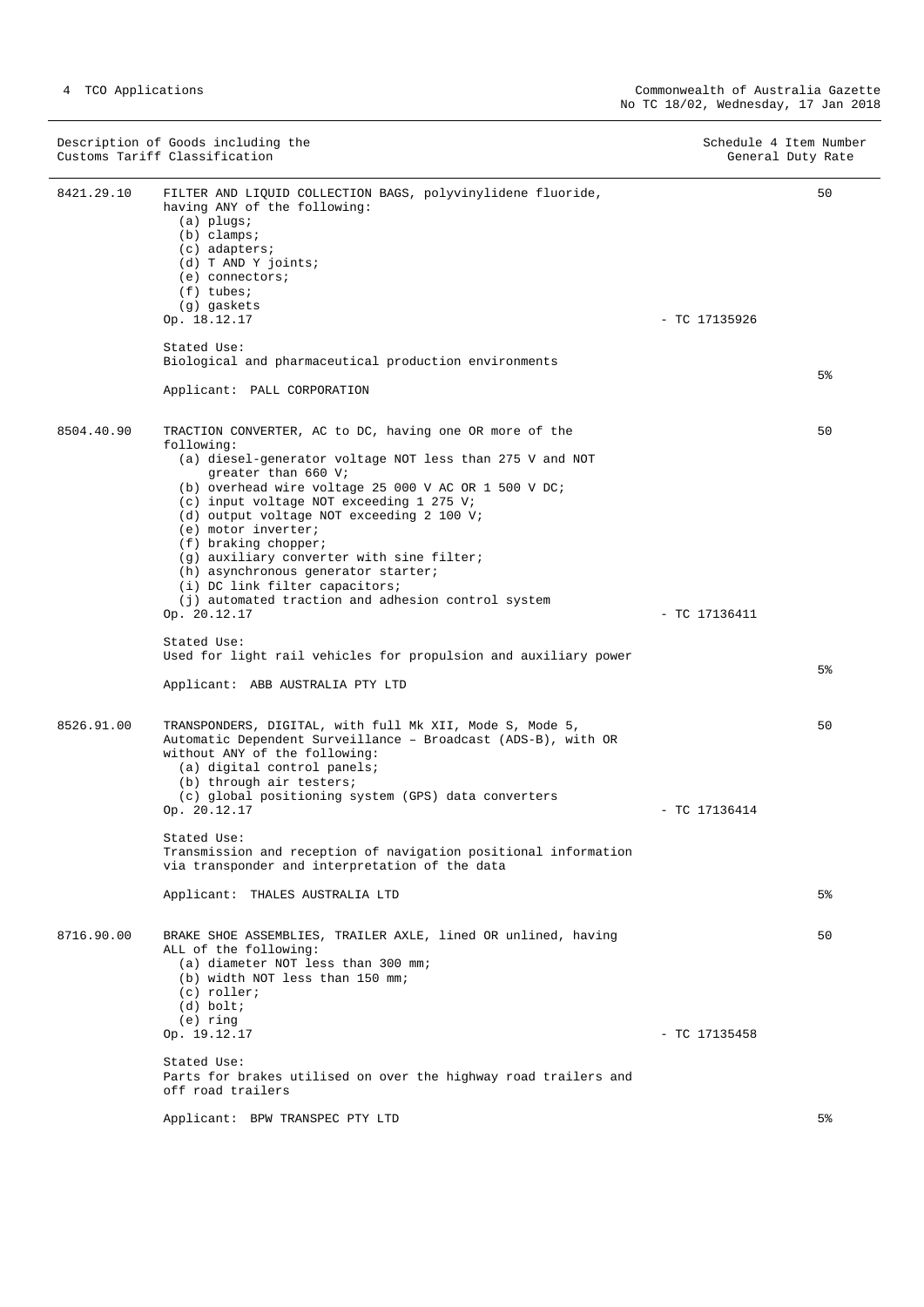|            | Description of Goods including the<br>Customs Tariff Classification                                                                                                                              | Schedule 4 Item Number<br>General Duty Rate |
|------------|--------------------------------------------------------------------------------------------------------------------------------------------------------------------------------------------------|---------------------------------------------|
| 9508.90.00 | AMUSEMENT RIDES, including ALL of the following:<br>(a) plastic track surface;<br>(b) electric karts;<br>(c) track barriers<br>Op. 18.12.17<br>Stated Use:<br>Kart driving and drifting on track | 50<br>$-$ TC 17136018                       |
|            | Applicant: SNOW PARKS PTY LTD                                                                                                                                                                    | $5\%$                                       |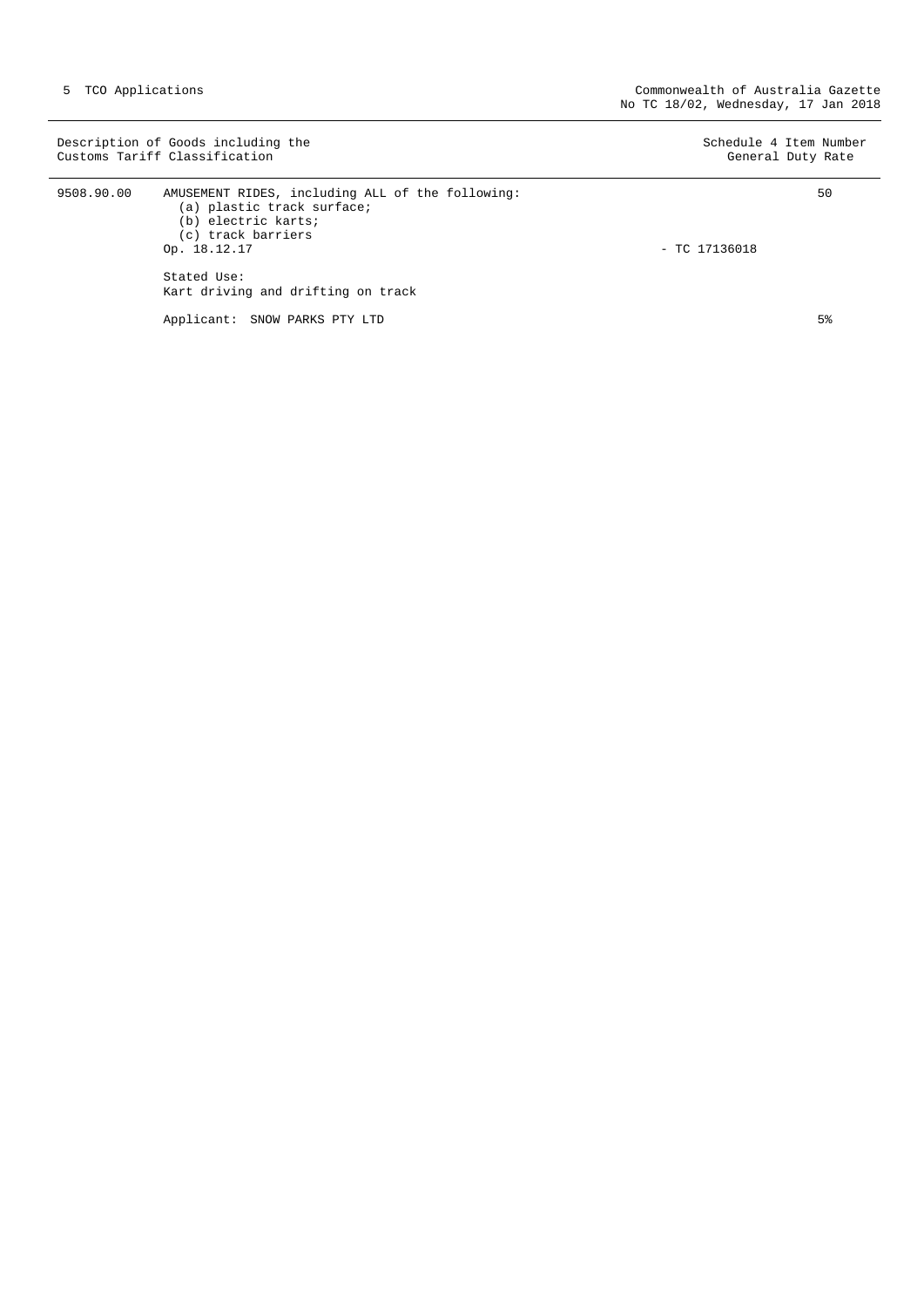# **CUSTOMS ACT 1901 - NOTICE PURSUANT TO SECTION 269R(1) - TARIFF CONCESSION ORDERS MADE**

Tariff Concession Orders have been made for the goods described in the following TABLE.

The operative date (Op.) and TC reference No. follow the description of goods. Local manufacturers of substitutable goods may request the revocation of TCOs at any time.

## THE TABLE

|            | Description of Goods including the<br>Customs Tariff Classification                                                                                                                                                                                              |                    | Schedule 4 Item Number<br>Last Date of Effect<br>General Duty Rate |    |
|------------|------------------------------------------------------------------------------------------------------------------------------------------------------------------------------------------------------------------------------------------------------------------|--------------------|--------------------------------------------------------------------|----|
| 8428.39.00 | CONVEYORS, chain, programmable logic controlled, single OR<br>double level, with OR without motorised wheels, having ALL of<br>the following:<br>(a) sensors;<br>(b) micro-switches;<br>(c) encoders;<br>(d) loading cells;<br>(e) scale display<br>Op. 16.10.17 | Dec. date 12.01.18 | $-$ TC 17108501                                                    | 50 |
| 8536.49.00 | RELAYS, PRINTED CIRCUIT BOARD<br>Op. 29.09.17                                                                                                                                                                                                                    | Dec. date 12.01.18 | $-$ TC 17103979                                                    | 50 |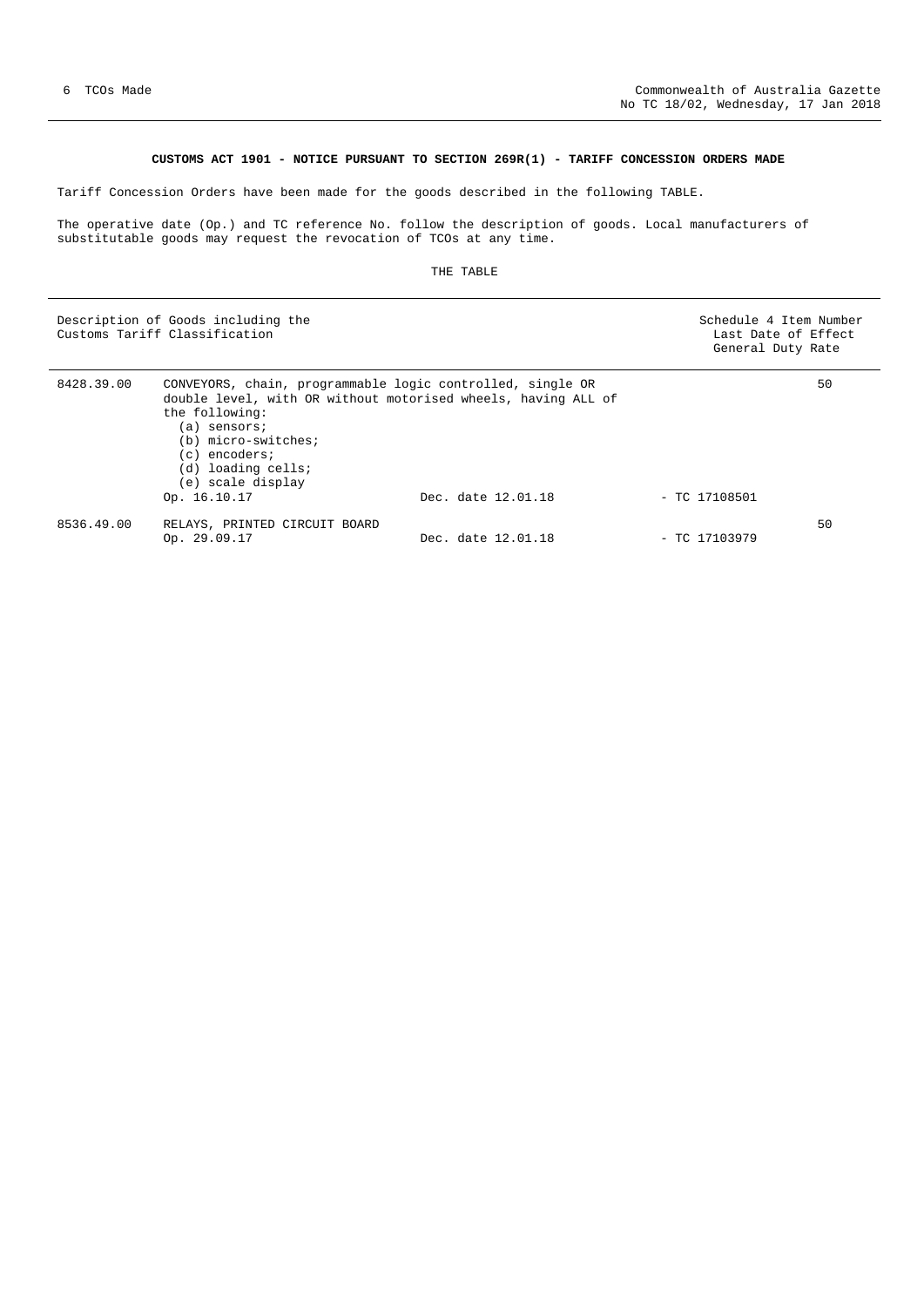# **NOTIFICATION OF AN AUSTRALIAN INDUSTRY REVOCATION REQUEST - SECTION 269SC(1A) CUSTOMS ACT**

Applications have been lodged for revocation of the Tariff Concession Orders set out in the following TABLE.

The Lodgement Request Date shown in the table below is the intended revocation date for the Tariff Concession Order which will take effect should the application for revocation be successful.

Importations not covered by in transit provisions may be subject to post action as any decision to revoke an order is backdated to the date of request for revocation.

|            | Description of Goods including the<br>Customs Tariff Classification                                     |                    | Schedule 4 Item Number<br>Lodgement Request Date |                |
|------------|---------------------------------------------------------------------------------------------------------|--------------------|--------------------------------------------------|----------------|
| 8711.60.00 | BICYCLES, electric power assisted<br>Op. 01.01.17                                                       | Dec. date 16.12.16 | $-$ TC 1664814                                   | 50<br>09.01.18 |
| 8711.60.00 | SCOOTERS AND/OR MOTORCYCLES, electric, having a rear hub motor<br>NOT less than 1 500 W<br>Op. 01.01.17 | Dec. date 16.12.16 | - TC 1664822                                     | 50<br>09.01.18 |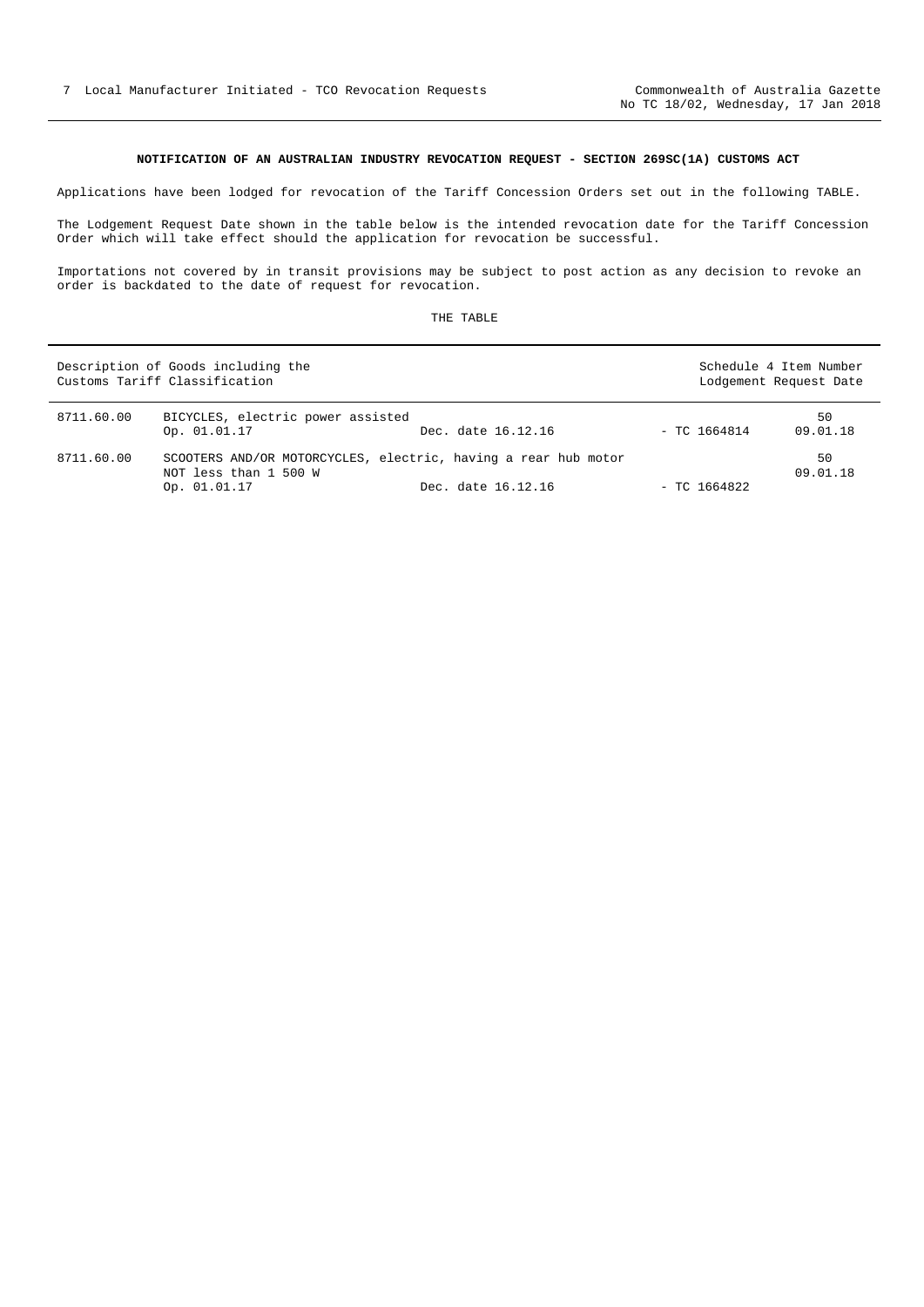## **CUSTOMS ACT 1901 - NOTICE PURSUANT TO SECTION 269SE(1) - AUSTRALIAN INDUSTRY INITIATED - TARIFF CONCESSION ORDERS REVOKED**

The Tariff Concession Orders for the goods described in the following TABLE have been revoked.

### THE TABLE

|            | Description of Goods including the<br>Customs Tariff Classification                                                                                                                                                                                                                                                                                                                                                                                                                                                                                                                                                                                                                                                                                                                                                                                                                                                                                                                                                                                                                                                                                                                                                                                                                                                                                                                                                                                                                                                                                                                                                                                                                                                                                                                                                      | Schedule 4 Item Number<br>Last Date of Effect |
|------------|--------------------------------------------------------------------------------------------------------------------------------------------------------------------------------------------------------------------------------------------------------------------------------------------------------------------------------------------------------------------------------------------------------------------------------------------------------------------------------------------------------------------------------------------------------------------------------------------------------------------------------------------------------------------------------------------------------------------------------------------------------------------------------------------------------------------------------------------------------------------------------------------------------------------------------------------------------------------------------------------------------------------------------------------------------------------------------------------------------------------------------------------------------------------------------------------------------------------------------------------------------------------------------------------------------------------------------------------------------------------------------------------------------------------------------------------------------------------------------------------------------------------------------------------------------------------------------------------------------------------------------------------------------------------------------------------------------------------------------------------------------------------------------------------------------------------------|-----------------------------------------------|
| 7210.49.00 | STEEL, flat rolled, non-alloy, hot dipped galvannealed zinc<br>coated, in coils, having ALL of the following:<br>(a) yield strength NOT less than 120 MPa and NOT greater than<br>180 MPa;<br>(b) tensile strength NOT less than 260 MPa and NOT greater<br>than 350 MPa;<br>(c) total elongation NOT less than 37%;<br>(d) total coating mass NOT less than 90 $q/m2$ ;<br>(e) thickness 0.80 mm and width 1 640 mm                                                                                                                                                                                                                                                                                                                                                                                                                                                                                                                                                                                                                                                                                                                                                                                                                                                                                                                                                                                                                                                                                                                                                                                                                                                                                                                                                                                                     | 50<br>10.12.17                                |
|            | For the purposes of this Order, tolerances allowable for<br>specification (e) are:                                                                                                                                                                                                                                                                                                                                                                                                                                                                                                                                                                                                                                                                                                                                                                                                                                                                                                                                                                                                                                                                                                                                                                                                                                                                                                                                                                                                                                                                                                                                                                                                                                                                                                                                       |                                               |
|            | (a) thickness $+/- 10\%$<br>(b) width $+/- 1$ %<br>Op. 13.03.13<br>Dec. date 03.06.13                                                                                                                                                                                                                                                                                                                                                                                                                                                                                                                                                                                                                                                                                                                                                                                                                                                                                                                                                                                                                                                                                                                                                                                                                                                                                                                                                                                                                                                                                                                                                                                                                                                                                                                                    | $-$ TC 1309160                                |
|            | Substitutable goods produced in Australia in the ordinary<br>course of business by Bluescope Steel (AIS) Ltd, Port Kembla,<br>NSW. In transit provisions apply                                                                                                                                                                                                                                                                                                                                                                                                                                                                                                                                                                                                                                                                                                                                                                                                                                                                                                                                                                                                                                                                                                                                                                                                                                                                                                                                                                                                                                                                                                                                                                                                                                                           |                                               |
| 7210.49.00 | STEEL, flat rolled, non-alloy, hot dipped zinc coated, in coils,<br>having ALL of the following:<br>(a) yield strength NOT less than 110 MPa and NOT greater than<br>280 MPa;<br>(b) tensile strength NOT less than 260 MPa;<br>(c) elongation NOT less than 37%;<br>(d) coating mass NOT less than 45 $g/m2$ and NOT greater than<br>100 $g/m2$ on each side;<br>(e) in ANY of the following sizes:<br>(i) thickness 0.60 mm and width 1 670 mm;<br>(ii) thickness 0.65 mm and width 960 mm;<br>(iii) thickness 0.65 mm and width 1 075 mm;<br>(iv) thickness 0.65 mm and width 1 160 mm;<br>(v) thickness 0.65 mm and width 1 240 mm;<br>$(vi)$ thickness 0.65 mm and width 1 425 mm;<br>(vii) thickness 0.65 mm and width 1 430 mm;<br>(viii) thickness 0.65 mm and width 1 445 mm;<br>$(ix)$ thickness $0.65$ mm and width 1 630 mm;<br>$(x)$ thickness $0.65$ mm and width 1 730 mm;<br>(xi) thickness 0.70 mm and width 810 mm;<br>(xii) thickness 0.70 mm and width 840 mm;<br>(xiii) thickness 0.70 mm and width 850 mm;<br>(xiv) thickness 0.70 mm and width 890 mm;<br>$(xv)$ thickness 0.70 mm and width 896 mm;<br>(xvi) thickness 0.70 mm and width 1 390 mm;<br>(xvii) thickness 0.70 mm and width 1 400 mm;<br>(xviii) thickness 0.70 mm and width 1 410 mm;<br>(xix) thickness 0.70 mm and width 1 440 mm;<br>(xx) thickness 0.70 mm and width 1 460 mm;<br>(xxi) thickness 0.70 mm and width 1 540 mm;<br>(xxii) thickness 0.70 mm and width 1 590 mm;<br>(xxiii) thickness 0.70 mm and width 1 650 mm;<br>(xxiv) thickness 0.70 mm and width 1 655 mm;<br>(xxv) thickness 0.75 mm and width 1 600 mm;<br>(xxvi) thickness 0.75 mm and width 1 695 mm;<br>(xxvii) thickness 0.75 mm and width 1 760 mm;<br>(xxviii) thickness 0.80 mm and width 680 mm;<br>(xxix) thickness 0.80 mm and width 1 185 mm; | 50<br>10.12.17                                |

(Continued on next page)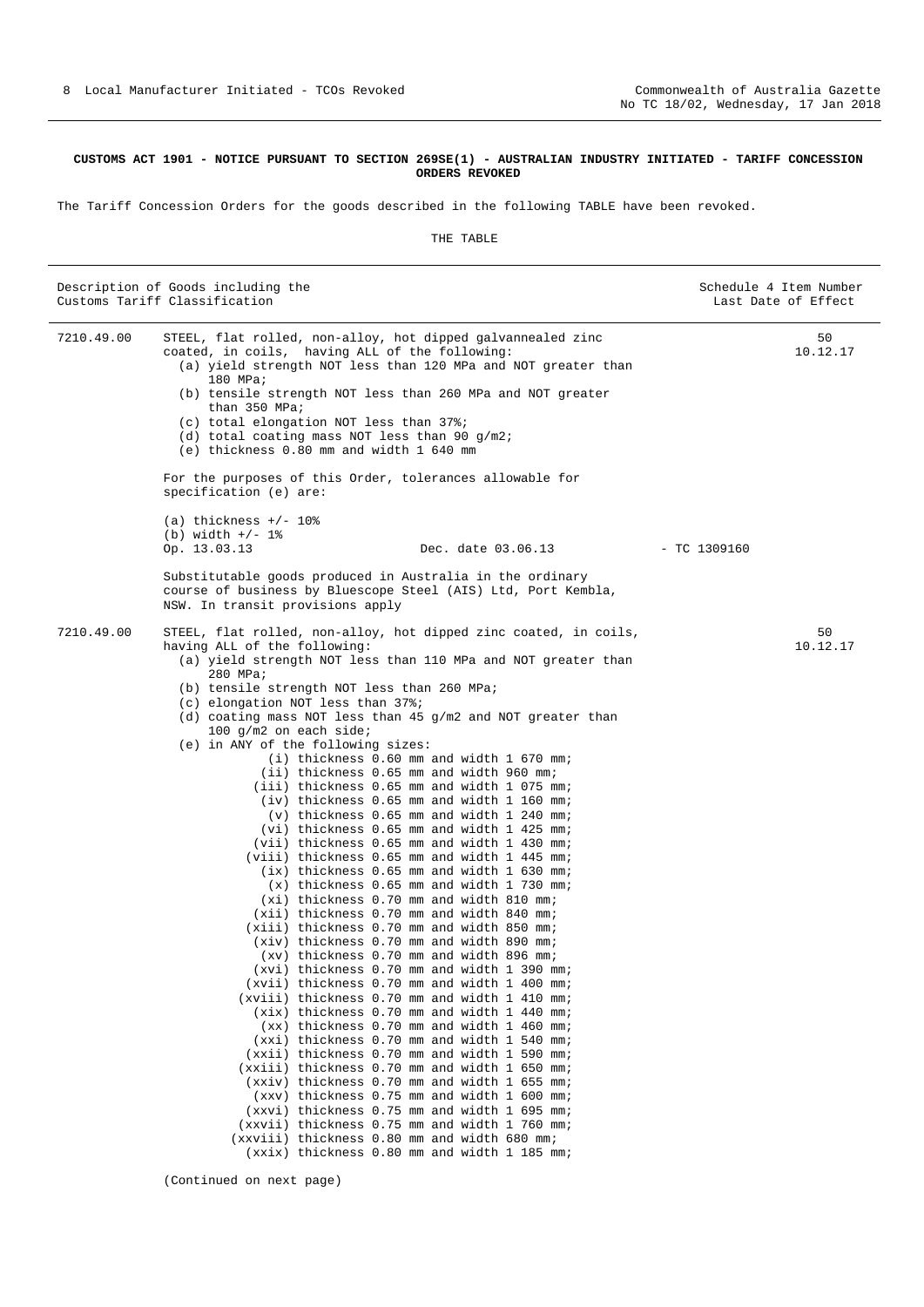(Continued from previous page)

No TC 18/02, Wednesday, 17 Jan 2018

Description of Goods including the Customs Tariff Classification

Schedule 4 Item Number Last Date of Effect

|            | (xxx) thickness 0.80 mm and width 1 300 mm;<br>(xxxi) thickness 0.80 mm and width 1 370 mm;<br>(xxxii) thickness 0.80 mm and width 1 325 mm;<br>(xxxiii) thickness 0.80 mm and width 1 545 mm;<br>(xxxiv) thickness 0.80 mm and width 1 600 mm;<br>(xxxv) thickness 0.80 mm and width 1 695 mm;<br>(xxxvi) thickness 0.80 mm and width 1 760 mm;<br>(xxxvii) thickness 0.80 mm and width 1 840 mm;<br>(xxxviii) thickness 0.90 mm and width 950 mm;<br>(xxxix) thickness 0.90 mm and width 1 530 mm;<br>(xl) thickness 0.90 mm and width 1 800 mm;<br>(xli) thickness 1.20 mm and width 1 730 mm;<br>(xlii) thickness 1 20 mm and width 1 770 mm |                    |                |                |
|------------|--------------------------------------------------------------------------------------------------------------------------------------------------------------------------------------------------------------------------------------------------------------------------------------------------------------------------------------------------------------------------------------------------------------------------------------------------------------------------------------------------------------------------------------------------------------------------------------------------------------------------------------------------|--------------------|----------------|----------------|
|            | For the purposes of this Order, tolerances allowable for<br>specification (e) are:                                                                                                                                                                                                                                                                                                                                                                                                                                                                                                                                                               |                    |                |                |
|            | (a) thickness $+/- 10$ %<br>(b) width $+/- 1$ %<br>Op. 22.05.13                                                                                                                                                                                                                                                                                                                                                                                                                                                                                                                                                                                  | Dec. date 12.08.13 | - TC 1316841   |                |
|            | Substitutable goods produced in Australia in the ordinary<br>course of business by Bluescope Steel (AIS) Ltd, Port Kembla,<br>NSW. In transit provisions apply                                                                                                                                                                                                                                                                                                                                                                                                                                                                                   |                    |                |                |
| 7210.49.00 | STEEL, flat rolled, non-alloy, hot dipped galvannealed<br>zinc coated, in coils, having ALL of the following:<br>(a) yield strength NOT less than 115 MPa and NOT greater than<br>305 MPa;<br>(b) tensile strength NOT less than 270 MPa;<br>(c) elongation NOT less than 37% and NOT greater than 57%;<br>(d) total coating mass NOT less than 35 $q/m2$ and NOT greater<br>than 65 $q/m2$ on each side;<br>(e) thickness 1.00 mm and width 997 mm                                                                                                                                                                                              |                    |                | 50<br>10.12.17 |
|            | For the purposes of this Order, tolerances allowable for<br>specification (e) are:                                                                                                                                                                                                                                                                                                                                                                                                                                                                                                                                                               |                    |                |                |
|            | (a) thickness $+/- 10$ %<br>(b) width $+/- 1$ %<br>Op. 06.09.13                                                                                                                                                                                                                                                                                                                                                                                                                                                                                                                                                                                  | Dec. date 02.12.13 | $-$ TC 1330276 |                |
|            | Substitutable goods produced in Australia in the ordinary<br>course of business by Bluescope Steel (AIS) Ltd, Port Kembla,<br>NSW. In transit provisions apply                                                                                                                                                                                                                                                                                                                                                                                                                                                                                   |                    |                |                |
| 7210.49.00 | STEEL, flat rolled, non-alloy, hot dipped galvannealed zinc<br>coated, in coils, having ALL of the following:<br>(a) yield strength NOT less than 160 MPa and NOT greater than<br>325 MPa;<br>(b) tensile strength NOT less than 270 MPa;<br>(c) elongation NOT less than 35% and NOT greater than $50\$ i<br>(d) coating mass NOT less than 45 g/m2 and NOT greater than<br>65 $q/m2$ each side;<br>(e) thickness 1.20 mm and width 793 mm                                                                                                                                                                                                      |                    |                | 50<br>10.12.17 |
|            | For the purposes of this order, tolerances allowable for<br>specification (e) are:                                                                                                                                                                                                                                                                                                                                                                                                                                                                                                                                                               |                    |                |                |
|            | (a) thickness $+/- 10\%$<br>(b) width $+/- 1$ %<br>Op. 17.12.13                                                                                                                                                                                                                                                                                                                                                                                                                                                                                                                                                                                  | Dec. date 12.03.14 | $-$ TC 1341633 |                |
|            | Substitutable goods produced in Australia in the ordinary<br>course of business by Bluescope Steel (AIS) Ltd, Port Kembla,<br>NSW. In transit provisions apply                                                                                                                                                                                                                                                                                                                                                                                                                                                                                   |                    |                |                |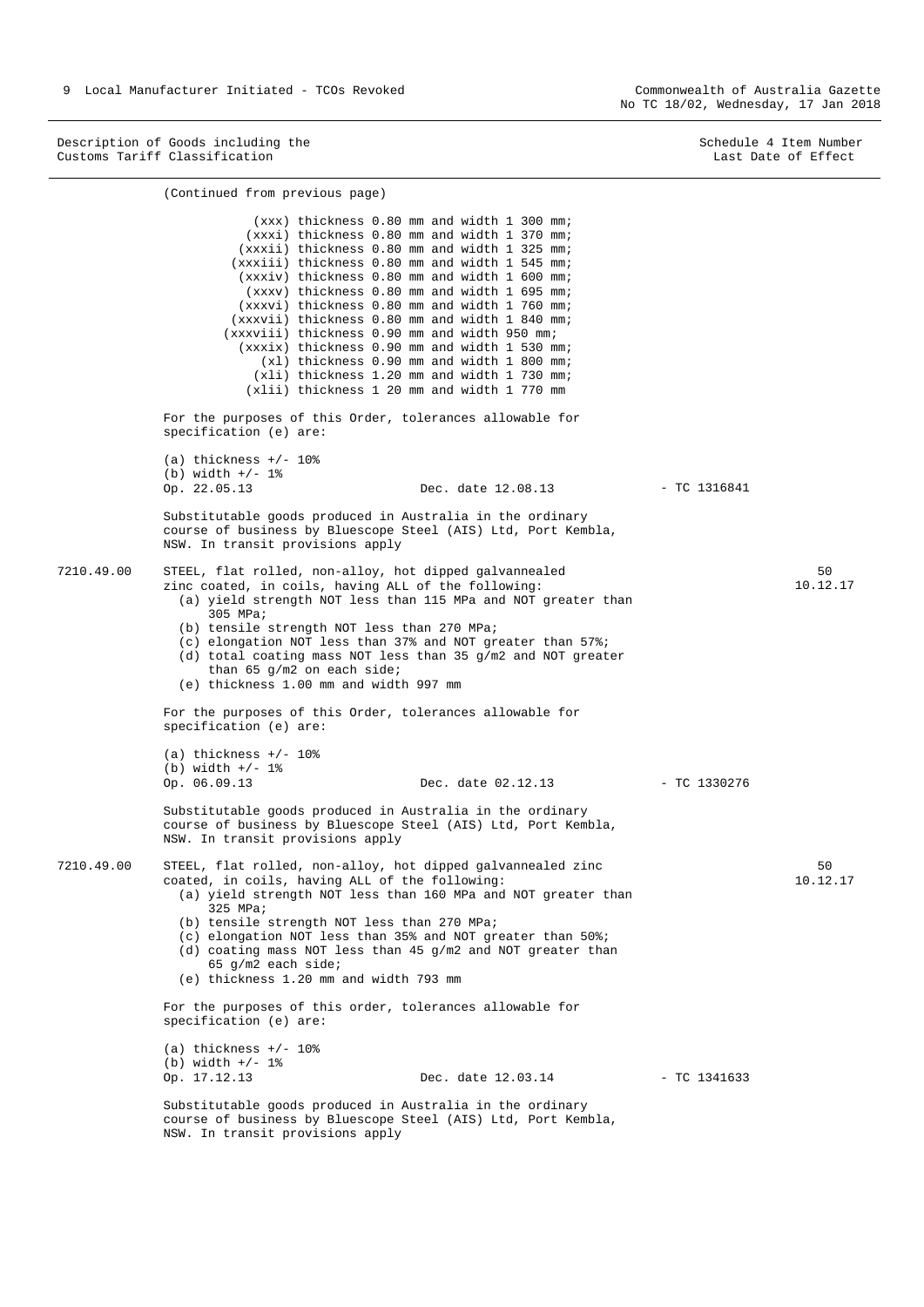| Description of Goods including the<br>Customs Tariff Classification |                                                                                                                                                                                                                                                                                                                                                                                                                                                                                                                                                                                                                                                                                                                                                                                                                                                                                                                                                                                                                                                                                                                                                                                                                                                                                                                                                | Schedule 4 Item Number<br>Last Date of Effect |                |
|---------------------------------------------------------------------|------------------------------------------------------------------------------------------------------------------------------------------------------------------------------------------------------------------------------------------------------------------------------------------------------------------------------------------------------------------------------------------------------------------------------------------------------------------------------------------------------------------------------------------------------------------------------------------------------------------------------------------------------------------------------------------------------------------------------------------------------------------------------------------------------------------------------------------------------------------------------------------------------------------------------------------------------------------------------------------------------------------------------------------------------------------------------------------------------------------------------------------------------------------------------------------------------------------------------------------------------------------------------------------------------------------------------------------------|-----------------------------------------------|----------------|
| 7210.49.00                                                          | STEEL, flat rolled, non-alloy, hot dipped galvannealed zinc<br>coated, in coils, having ALL of the following:<br>(a) yield strength NOT less than 235 MPa and NOT greater than<br>400 MPa;<br>(b) tensile strength NOT less than 390 MPa;<br>(c) total elongation NOT less than 28%;<br>(d) total coating mass NOT less than 35 g/m2 and NOT greater<br>than 65 $q/m2$ each side;<br>(e) thickness 2.30 mm and width 940 mm<br>For the purposes of this order, tolerances allowable for<br>specification (e) are:                                                                                                                                                                                                                                                                                                                                                                                                                                                                                                                                                                                                                                                                                                                                                                                                                              |                                               | 50<br>10.12.17 |
|                                                                     | (a) thickness $+/- 108$<br>(b) width $+/- 1$ %                                                                                                                                                                                                                                                                                                                                                                                                                                                                                                                                                                                                                                                                                                                                                                                                                                                                                                                                                                                                                                                                                                                                                                                                                                                                                                 |                                               |                |
|                                                                     | Op. 17.12.13<br>Dec. date 12.03.14<br>Substitutable goods produced in Australia in the ordinary<br>course of business by Bluescope Steel (AIS) Ltd, Port Kembla,<br>NSW. In transit provisions apply                                                                                                                                                                                                                                                                                                                                                                                                                                                                                                                                                                                                                                                                                                                                                                                                                                                                                                                                                                                                                                                                                                                                           | $-$ TC 1341634                                |                |
| 7210.70.00                                                          | SHEETS, non-alloy steel, hot dipped zinc coated, high polymer<br>prepainted, having ALL of the following:<br>(a) yield strength NOT less than 280 MPa and NOT greater than<br>440 MPa;<br>(b) tensile strength NOT less than 360 MPa and NOT greater<br>than 550 MPa;<br>(c) elongation NOT less than 20% and NOT greater than 35%;<br>(d) zinc coating density NOT less than $120 g/m2$ ;<br>(e) one side surface colour painted EITHER white OR grey;<br>(f) polyurethane adhering coating;<br>(g) prepainted steel with a specular gloss level at 60<br>degrees NOT less than 40 units and NOT more than 95 units<br>as defined by Australian Standard/New Zealand Standard<br>AS/NZS 1580.602.2:1995;<br>(h) sheet thickness of $0.35$ mm OR $0.40$ mm OR $0.45$ mm, having<br>ANY of the following:<br>(i) width 708 mm AND length 548 mm OR 708 mm OR<br>988 mm;<br>(ii) width 660 mm AND length 3 600 mm OR 3 740 mm<br>OR 3 875mm OR 3 940 mm OR 4 035 mm;<br>(iii) width 710 mm AND length 4 281 mm OR 4 383 mm;<br>$(iv)$ width 722 mm AND length 3 785 mm OR 3 875 mm<br>OR 3 985 mm OR 4 035 mm OR 4 135 mm;<br>(v) width 800 mm AND length 1 437 mm;<br>(vi) width 700 mm AND length 1 357 mm OR 1 437 mm;<br>(vii) width 883 mm AND length 1 253 mm OR 1 682 mm OR<br>2 338 mm OR 2 658 mm OR 3 218 mm OR 3 938mm OR<br>4 798 mm |                                               | 50<br>17.12.17 |
| 7210.70.00                                                          | For the purposes of this Order, tolerances allowable for<br>specification (h) are ANY of the following:<br>$(a)$ width $+2$ mm;<br>$(b)$ length $+4$ mm;<br>$(c)$ thickness + OR - 0.03 mm<br>Op. 13.11.13<br>Dec. date 03.03.14<br>Substitutable goods produced in Australia in the ordinary<br>course of business by Bluescope Steel (AIS) Ltd, Port Kembla,<br>NSW. In transit provisions apply<br>SHEETS, non-alloy steel, hot dipped zinc coated, high polymer<br>prepainted, having ALL of the following:<br>(a) yield strength NOT less than 140 MPa and NOT greater than<br>360 MPa;<br>(b) tensile strength NOT less than 270 MPa and NOT greater<br>than 400 MPa;<br>(c) elongation NOT less than 32% and NOT greater than 43%;<br>(d) zinc coating density NOT less than 120g/m2;<br>(e) one side surface colour painted white OR silver OR<br>(Continued on next page)                                                                                                                                                                                                                                                                                                                                                                                                                                                             | $-$ TC 1338556                                | 50<br>17.12.17 |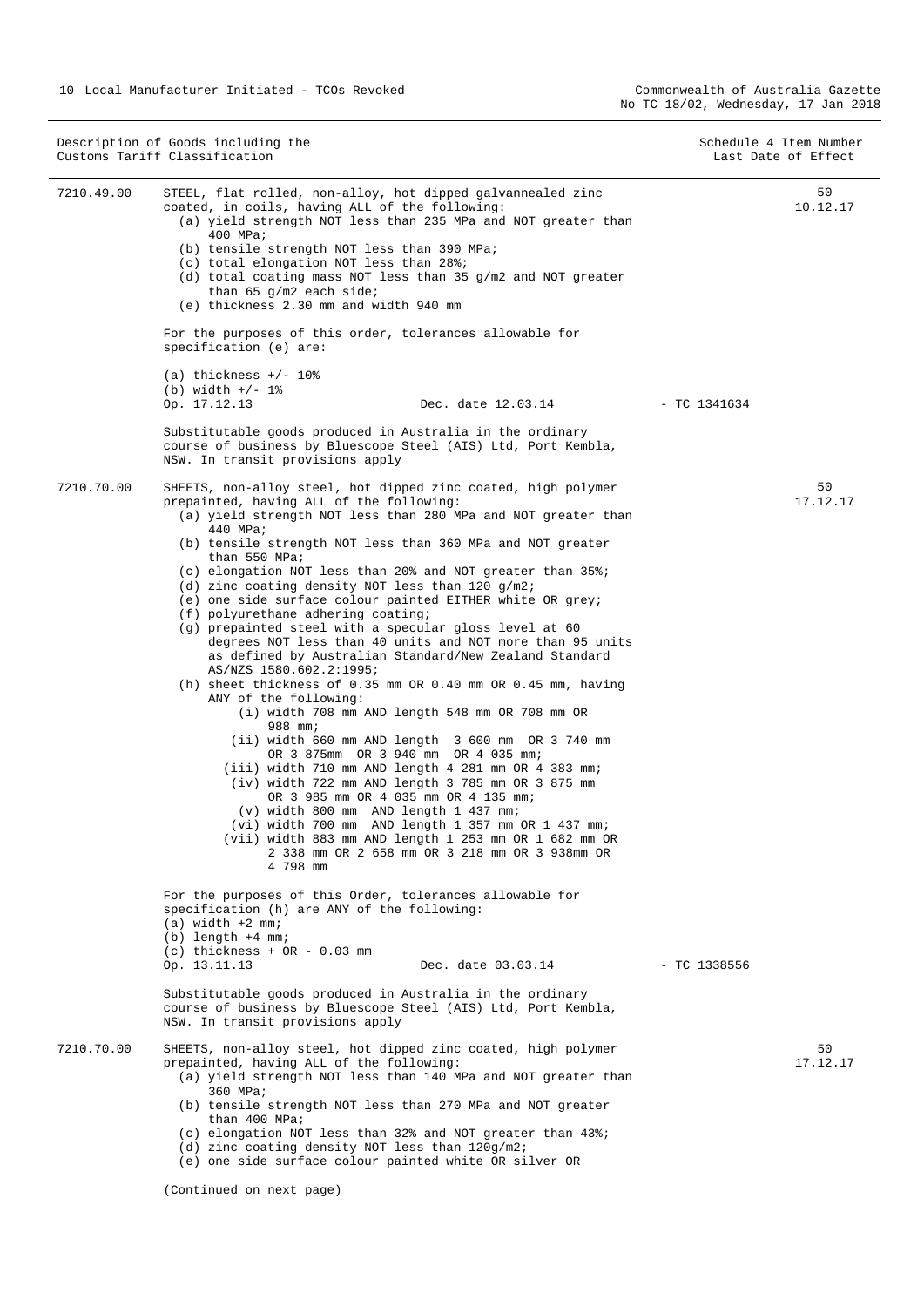Description of Goods including the Customs Tariff Classification

Schedule 4 Item Number Last Date of Effect

```
(Continued from previous page) 
                    grey;
                (f) epoxy coating;
                (g) sheet thickness of 0.45 mm OR 0.50 mm, having ANY of the
                    following:
                        (i) width 607 mm AND length 1 725 mm;
                       (ii) width 672 mm AND length 1 725 mm OR 1 800mm;
                      (iii) width 729 mm AND length 1 520mm OR 1 570mm OR
                           1 680 mm;
                       (iv) width 774 mm AND length 1 580 mm OR 1 680 mm OR
                           1 725 mm;
                        (v) width 824 mm AND length 1 540 mm OR 1 610 mm OR
                           1 680 mm;
                       (vi) width 924 mm AND length 1 610 mm OR 1 670 mm OR
                           1 800 mm OR 2 030 mm;
                      (vii) width 952 mm AND length 666 mm;
                     (viii) width 1032 mm AND length 570 mm
              For the purposes of this Order, tolerances allowable for
              specification (g) are ANY of the following:
              (a) width +2 mm;
              (b) length +2 mm;
              (c) thickness + OR - 0.03 mm Op. 13.11.13Dec. date 10.02.14
              Substitutable goods produced in Australia in the ordinary
              course of business by Bluescope Steel (AIS) Ltd, Port Kembla,
              NSW. In transit provisions apply 
7210.70.00 COILS, non-alloy steel, prepainted, hot dipped zinc coated,
              having ALL of the following:
                (a) yield strength NOT less than 280 MPa and NOT greater than
                    440 MPa;
                (b) tensile strength NOT less than 360 MPa and NOT greater
                    than 550 MPa;
                (c) elongation NOT less than 20% and NOT greater than 35%;
                (d) zinc coating density NOT less than 120 g/m2;
                (e) one side surface colour painted EITHER white OR grey;
                (f) polyurethane adhering coating;
                (g) prepainted steel with a specular gloss level at 60
                    degrees NOT less than 40 units and NOT more than 95 units
                    as defined by Australian Standard/New Zealand Standard
                    AS/NZS 1580.602.2:1995;
                (h) width 605 mm OR 780 mm;
                (i) thickness 0.35 mm OR 0.40 mm OR 0.45 mm OR 0.5 mm
              For the purposes of this Order, tolerances allowable for
              specification (h) and (i) are EITHER of the following:
               (i) width + 3 mm;
              (ii) thickness + OR - 0.3 mm Op. 14.11.13Dec. date 10.02.14
              Substitutable goods produced in Australia in the ordinary
              course of business by Bluescope Steel (AIS) Ltd, Port Kembla,
              NSW. In transit provisions apply 
7212.40.00 COILS, non-alloy steel, prepainted, hot dipped zinc coated,
              having ALL of the following:
                (a) yield strength NOT less than 280 MPa and NOT greater than
                    440 MPa;
                (b) tensile strength NOT less than 360 MPa and NOT greater
                    than 550 MPa;
                (c) elongation NOT less than 20% and NOT greater than 35%;
                (d) zinc coating density NOT less than 120 g/m2;
                (e) one side surface colour painted EITHER white OR grey;
                (f) polyurethane adhering coating;
                (g) prepainted steel with a specular gloss level at 60 degrees
                    NOT less than 40 units and NOT more than 95 units as 
                    defined by Australian/New Zealand Standard 
                                                                                  - TC 1338558
                                                                                                        50 
                                                                                                     17.12.17 
                                                                                  - TC 1338606
                                                                                                        50 
                                                                                                     17.12.17
```
(Continued on next page)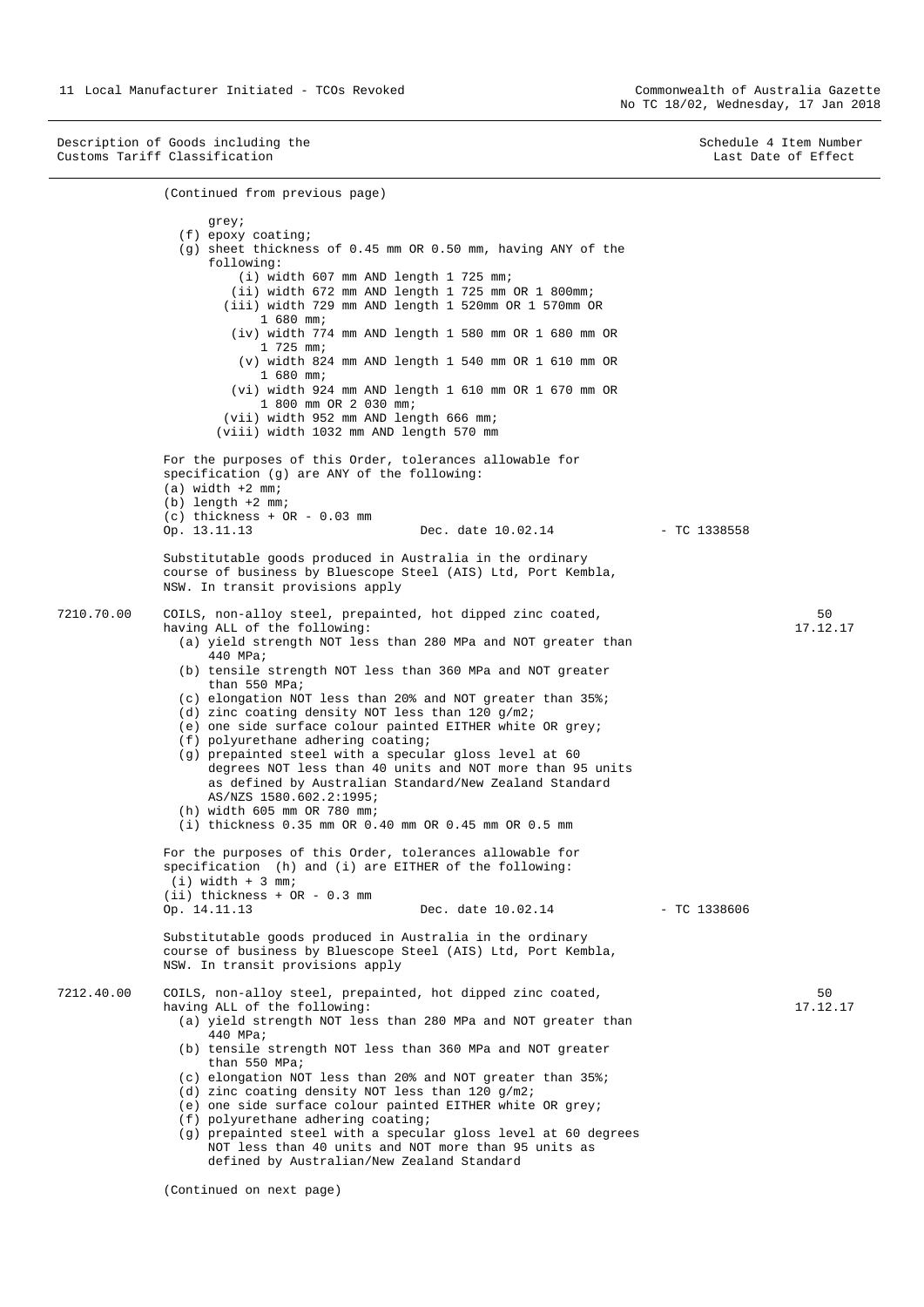Description of Goods including the Customs Tariff Classification Schedule 4 Item Number Last Date of Effect (Continued from previous page) AS/NZS 1580.602.2:1995; (h) thickness 0.35 mm OR 0.40 mm OR 0.45 mm OR 0.5 mm; (i) width 515 mm For the purposes of this Order, tolerances allowable for specification (h) and (i) are EITHER of the following:  $(i)$  width + 3 mm; (ii) thickness + OR - 0.03 mm Op. 14.11.13 Dec. date 10.02.14 Substitutable goods produced in Australia in the ordinary course of business by Bluescope Steel (AIS) Ltd, Port Kembla, NSW. In transit provisions apply 7225.91.00 STEEL, flat rolled, alloy, electrolytically plated OR zinc coated, in coils, having ALL of the following: (a) yield strength NOT less than 110 MPa and NOT greater than 160 MPa; (b) tensile strength NOT less than 260 MPa; (c) elongation NOT less than 42%; (d) coating mass NOT less than 36 g/m2 on each side; (e) thickness 0.70 mm and width 1 480 mm For the purposes of this Order, tolerances allowable for specification (e) are:  $(a)$  thickness  $+/-$  10% (b) width  $+/- 1$ %<br>Op. 21.08.13 Dec. date 18.11.13 Substitutable goods produced in Australia in the ordinary course of business by Bluescope Steel (AIS) Ltd, Port Kembla, NSW. In transit provisions apply 7225.92.00 STEEL, flat rolled, alloy, hot dipped zinc coated, having ALL of the following: (a) yield strength NOT less than 700 MPa and NOT greater than 900 MPa; (b) tensile strength NOT less than 980 MPa and NOT greater than  $1$  200 MPa; (c) total elongation NOT less than 10%; (d) total coating mass NOT less than 60 g/m2 and NOT greater than 90 g/m2 on each side; (e) thickness 0.90 mm and width 1 020 mm For the purposes of this Order, tolerances allowable for specification (e) are: (a) thickness  $+/- 10$ % (b) width  $+/-$  1% Op. 13.03.13 Dec. date 03.06.13 Substitutable goods produced in Australia in the ordinary course of business by Bluescope Steel (AIS) Ltd, Port Kembla, NSW. In transit provisions apply 7225.92.00 STEEL, flat rolled, alloy, hot dipped zinc coated, in coils, having ALL of the following: (a) yield strength NOT less than 340 MPa and NOT greater than 700 MPa; (b) tensile strength NOT less than 590 MPa; (c) elongation NOT less than 10%; (d) coating mass NOT less than 60 g/m2 and NOT greater than 120 g/m2 on each side; (e) in ANY of the following sizes: (i) thickness 1.20 mm and width 615 mm; (ii) thickness 1.20 mm and width 623 mm; (iii) thickness 1.20 mm and width 1 115 mm; (iv) thickness 1.20 mm and width 1 240 mm;  $-$  TC 1338603 50 10.12.17  $-$  TC 1328532 50 10.12.17 - TC 1309154 50 10.12.17

(Continued on next page)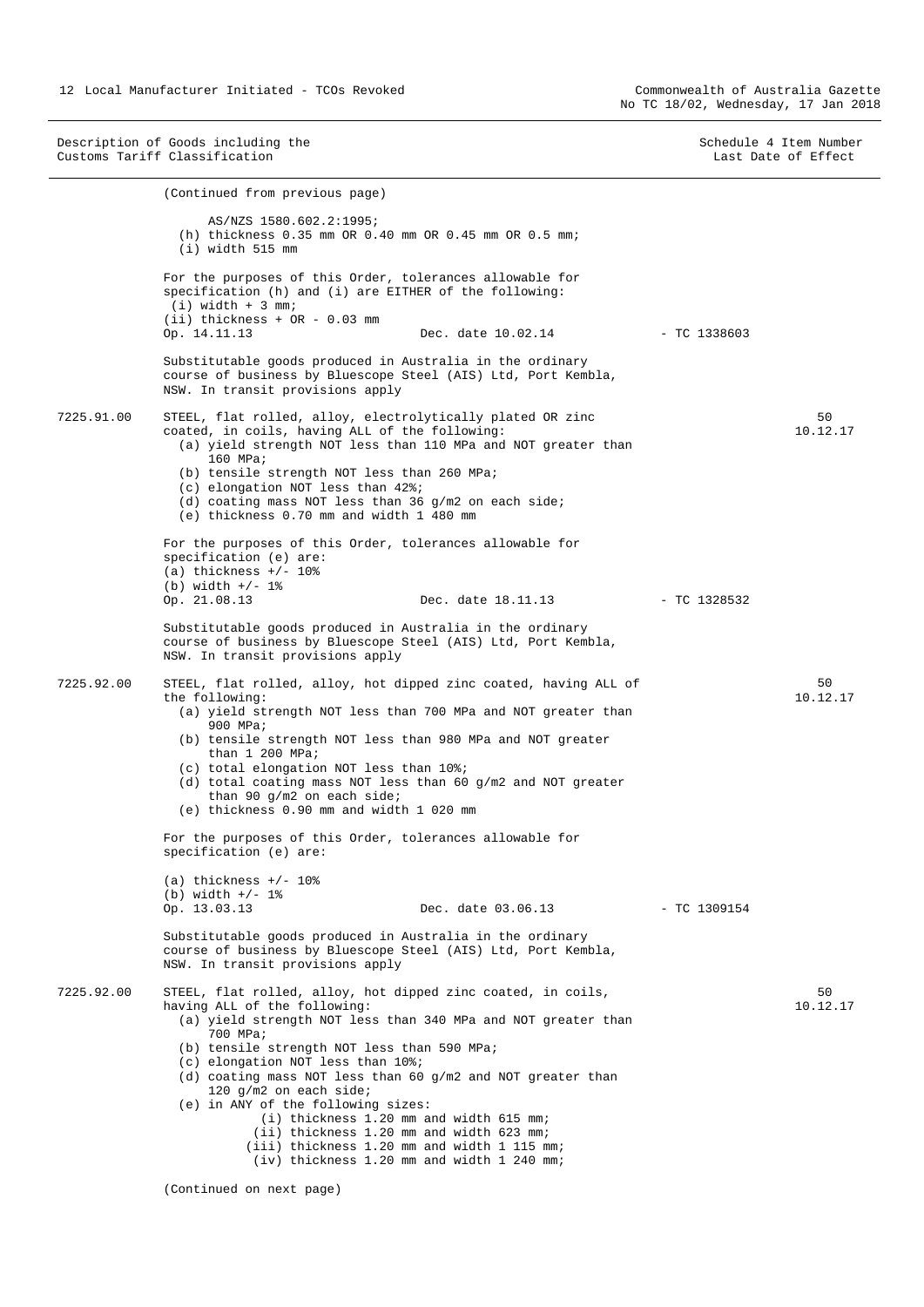(Continued from previous page)

Description of Goods including the Customs Tariff Classification

Schedule 4 Item Number Last Date of Effect

(v) thickness 1.20 mm and width 1 256 mm; (vi) thickness 1.40 mm and width 900 mm; (vii) thickness 1.80 mm and width 970 mm; (viii) thickness 2.00 mm and width 889 mm; (ix) thickness 2.00 mm and width 970 mm; (x) thickness 2.00 mm and width 992 mm For the purposes of this Order, tolerances allowable for specification (e) are:  $(a)$  thickness  $+/- 10$ % (b) width  $+/- 1$  %<br>Op. 22.05.13 Dec. date 12.08.13 Substitutable goods produced in Australia in the ordinary course of business by Bluescope Steel (AIS) Ltd, Port Kembla, NSW. In transit provisions apply 7225.99.00 STEEL, flat rolled, alloy, having ALL of the following: (a) hot dipped coating aluminium content NOT less than 85%; (b) hot dipped coating silicon content NOT less than 5% and NOT greater than 11%; (b) total coating mass NOT less than 60 g/m2 and NOT greater than 100 g/m2 on each side; (c) yield strength NOT less than 300 MPa; (d) tensile strength NOT less than 500 MPa; (e) total elongation NOT less than 17%; (f) in BOTH of the following sizes: (i) thickness 1.00 mm and width 938 mm; (ii) thickness 1.40 mm and width 918 mm Tolerances allowable for specification (f) are:  $(a)$  thickness  $+/$ - 10% (b) width  $+/- 1$ %<br>Op. 13.03.13 Dec. date 03.06.13 Substitutable goods produced in Australia in the ordinary course of business by Bluescope Steel (AIS) Ltd, Port Kembla, NSW. In transit provisions apply 7226.99.00 STEEL, flat rolled, alloy, having ALL of the following: (a) hot dipped coating of NOT less than 85% aluminium; (b) hot dipped coating silicon content NOT less than 5% and NOT greater than 11%; (c) total coating mass NOT less than 50 g/m2 and NOT greater than 110 g/m2 on each side; (d) yield strength NOT less than 300 MPa; (e) tensile strength NOT less than 500 MPa; (f) total elongation NOT less than 12%; (g) in BOTH of the following sizes: (i) thickness 1.00 mm and width 232 mm; (ii) thickness 1.40 mm and width 454 mm For the purposes of this Order, tolerances allowable for specification (g) are:  $(a)$  thickness  $+/- 10$ % (b) width  $+/- 1\%$ <br>Op. 05.09.13 Dec. date 02.12.13 Substitutable goods produced in Australia in the ordinary course of business by Bluescope Steel (AIS) Ltd, Port Kembla, NSW. In transit provisions apply  $-$  TC 1316844 50 10.12.17 - TC 1309157 50 10.12.17  $-$  TC 1330258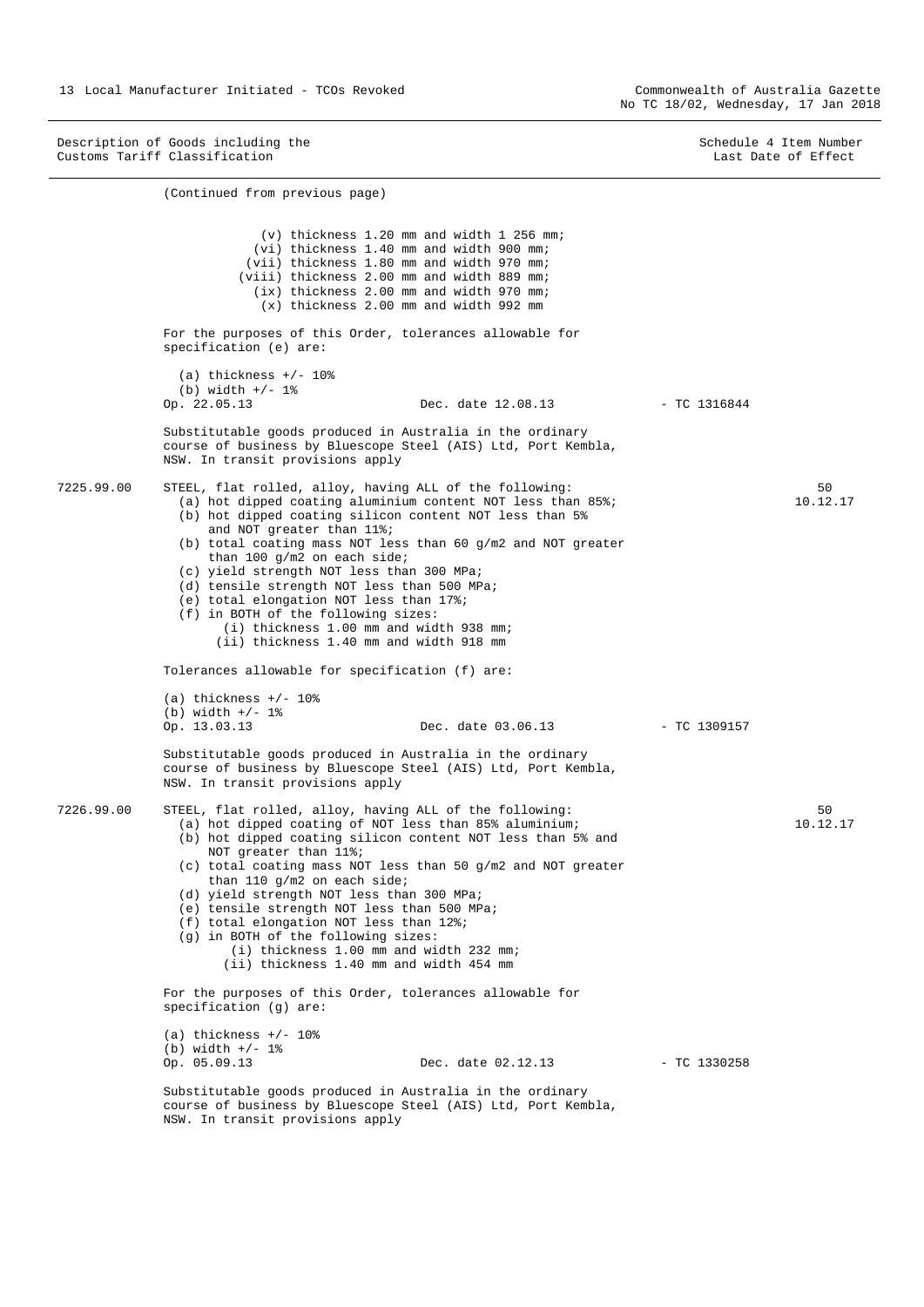|            | Description of Goods including the<br>Customs Tariff Classification                                                                                                                                                                                                                                                                                                                                                                                                                                                                                                                                                                                                                                                                                                                                                                                                                                                                                                                                                                                                                                                              | Schedule 4 Item Number<br>Last Date of Effect |
|------------|----------------------------------------------------------------------------------------------------------------------------------------------------------------------------------------------------------------------------------------------------------------------------------------------------------------------------------------------------------------------------------------------------------------------------------------------------------------------------------------------------------------------------------------------------------------------------------------------------------------------------------------------------------------------------------------------------------------------------------------------------------------------------------------------------------------------------------------------------------------------------------------------------------------------------------------------------------------------------------------------------------------------------------------------------------------------------------------------------------------------------------|-----------------------------------------------|
| 7228.70.00 | PILLAR BLANKS, being pre-cut shapes OR sections of flat rolled<br>alloy steel, having ALL of the following:<br>(a) hot dipped coating NOT less than 85% aluminium and NOT<br>less than 5% silicon and NOT greater than 11% silicon;<br>(b) yield strength NOT less than 300 MPa;<br>(c) tensile strength NOT less than 500 MPa;<br>(d) total elongation NOT less than 17%;<br>(e) total coating mass on each side NOT less than 60 $q/m2$ and<br>NOT greater than $100$ g/m2;<br>(f) chemistry specification of base steel being:<br>(i) carbon NOT less than 0.19% and NOT greater than<br>$0.27$ $i$<br>(ii) manganese NOT less than 1.00% and NOT greater than<br>$1.50$ $i$<br>(iii) aluminium NOT less than 0.010%;<br>$(iv)$ silicon NOT greater than $0.50$ ?;<br>(v) phosphorous NOT greater than 0.030%;<br>(vi) sulphur NOT greater than 0.050%;<br>(vii) chromium NOT greater than 0.35%;<br>(viii) titanium NOT less than 0.020% and NOT greater<br>than $0.055$ ;<br>(ix) nitrogen NOT greater than 0.010%;<br>(x) boron NOT less than 0.0005% and NOT greater than<br>0.004%<br>Op. 25.03.13<br>Dec. date 17.06.13 | 50<br>10.12.17<br>$-$ TC 1310468              |
|            | Substitutable goods produced in Australia in the ordinary<br>course of business by Bluescope Steel (AIS) Ltd, Port Kembla,                                                                                                                                                                                                                                                                                                                                                                                                                                                                                                                                                                                                                                                                                                                                                                                                                                                                                                                                                                                                       |                                               |

NSW. In transit provisions apply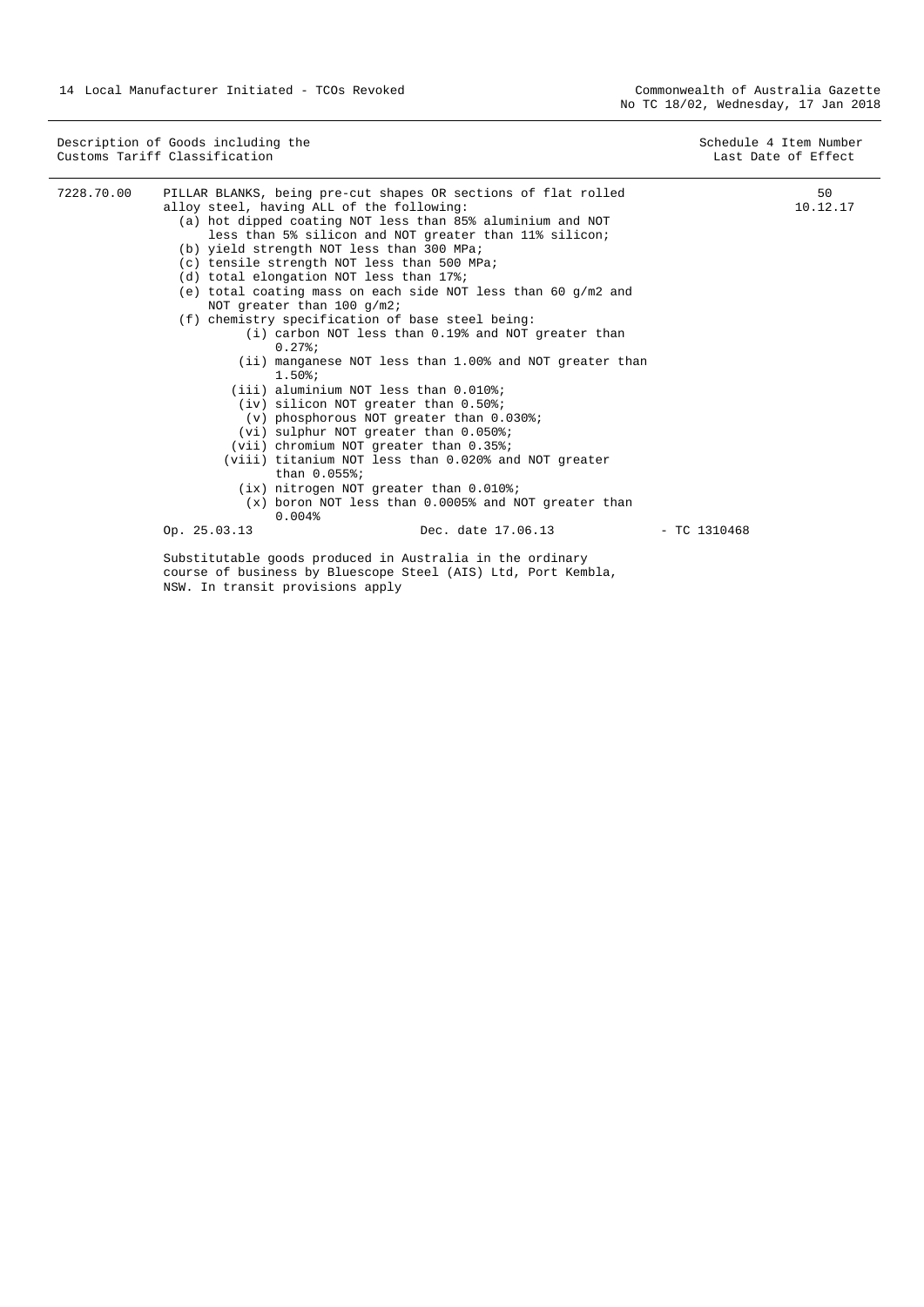# **CUSTOMS ACT 1901**

## **NOTICE PURSUANT TO SECTION 269SE(2) - TARIFF CONCESSION ORDER REVOCATION AT THE INITIATIVE OF THE COMPTROLLER-GENERAL OF CUSTOMS**

The Tariff Concession Orders listed in THE TABLE below have has not been used for at least 2 years and have been revoked under Section 269SD(1A). In transit provisions apply.

The intention to revoke these orders was notified in Gazette TC17/50 dated 29 November 2017.

Contact: Email tarcon@abf.gov.au

THE TABLE

|            | Description of Goods including the<br>Customs Tariff Classification                                                                                                                                                                                          |                                     | Schedule 4 Item Number<br>Last Date of Effect |                |
|------------|--------------------------------------------------------------------------------------------------------------------------------------------------------------------------------------------------------------------------------------------------------------|-------------------------------------|-----------------------------------------------|----------------|
| 2915.29.00 | STRONTIUM ACETATE<br>Op. 27.07.10                                                                                                                                                                                                                            | Dec. date 18.10.10<br>$-TC$ 1034360 |                                               | 50<br>26.12.17 |
|            | 2 Years non use. In transit provisions apply                                                                                                                                                                                                                 |                                     |                                               |                |
| 3924.90.00 | CLEANING HEADS, HOLLOWNARE, foam, incorporating a plastic screw<br>socket<br>Op. 25.03.10                                                                                                                                                                    | Dec. date 18.06.10                  | $-$ TC 1014664                                | 50<br>26.12.17 |
|            | 2 Years non use. In transit provisions apply                                                                                                                                                                                                                 |                                     |                                               |                |
| 5603.13.00 | FABRIC, non-woven, incorporating an expanded<br>polytetrafluoroethylene (PTFE) membrane impregnated with<br>polyurethane, having BOTH of the following:<br>(a) weight NOT less than 110 $q/m2$ and NOT greater than<br>150 $q/m2i$<br>(b) aramid composition |                                     |                                               | 50<br>26.12.17 |
|            | Op. 23.09.10                                                                                                                                                                                                                                                 | Dec. date 20.12.10                  | $-$ TC 1043536                                |                |
|            | 2 Years non use. In transit provisions apply                                                                                                                                                                                                                 |                                     |                                               |                |
| 7207.11.00 | BILLETS, square, semi-finished non-alloy steel, having BOTH of<br>the following:<br>(a) thickness and width NOT less than 115 mm x 115 mm and NOT<br>greater than 160 mm x 160 mm;<br>(b) length NOT less than 11 700 mm and NOT greater than<br>12 200 mm   |                                     |                                               | 50<br>26.12.17 |
|            | Op. 01.06.10                                                                                                                                                                                                                                                 | Dec. date 30.08.10                  | $-$ TC 1024427                                |                |
|            | 2 Years non use. In transit provisions apply                                                                                                                                                                                                                 |                                     |                                               |                |
| 7211.29.00 | STRIP, steel, annealed, cold rolled, in coil form, having ALL<br>of the following:<br>(a) carbon weight composition NOT less than 0.55% and NOT<br>greater than 0.79%;<br>(b) strip width NOT less than 7.7 mm and NOT greater<br>than 599 mm;               |                                     |                                               | 50<br>26.12.17 |
|            | (c) strip thickness NOT less than 0.70 mm and NOT greater<br>than $1.00$ mm                                                                                                                                                                                  |                                     |                                               |                |
|            | Op. 07.07.10                                                                                                                                                                                                                                                 | Dec. date 06.10.10                  | $-$ TC 1030736                                |                |
|            | 2 Years non use. In transit provisions apply                                                                                                                                                                                                                 |                                     |                                               |                |
| 7326.90.90 | COMPONENTS, WHARF FENDER, being ANY of the following:<br>(a) hinges with OR without concrete anchors;<br>$(b)$ torsion arms;<br>(c) U beam lifting bars;<br>(d) cover plates;<br>(e) cone spacers                                                            |                                     |                                               | 50<br>26.12.17 |
|            | Op. 31.12.10                                                                                                                                                                                                                                                 | Dec. date 21.03.11                  | $-$ TC 1056466                                |                |
|            | 2 Years non use. In transit provisions apply                                                                                                                                                                                                                 |                                     |                                               |                |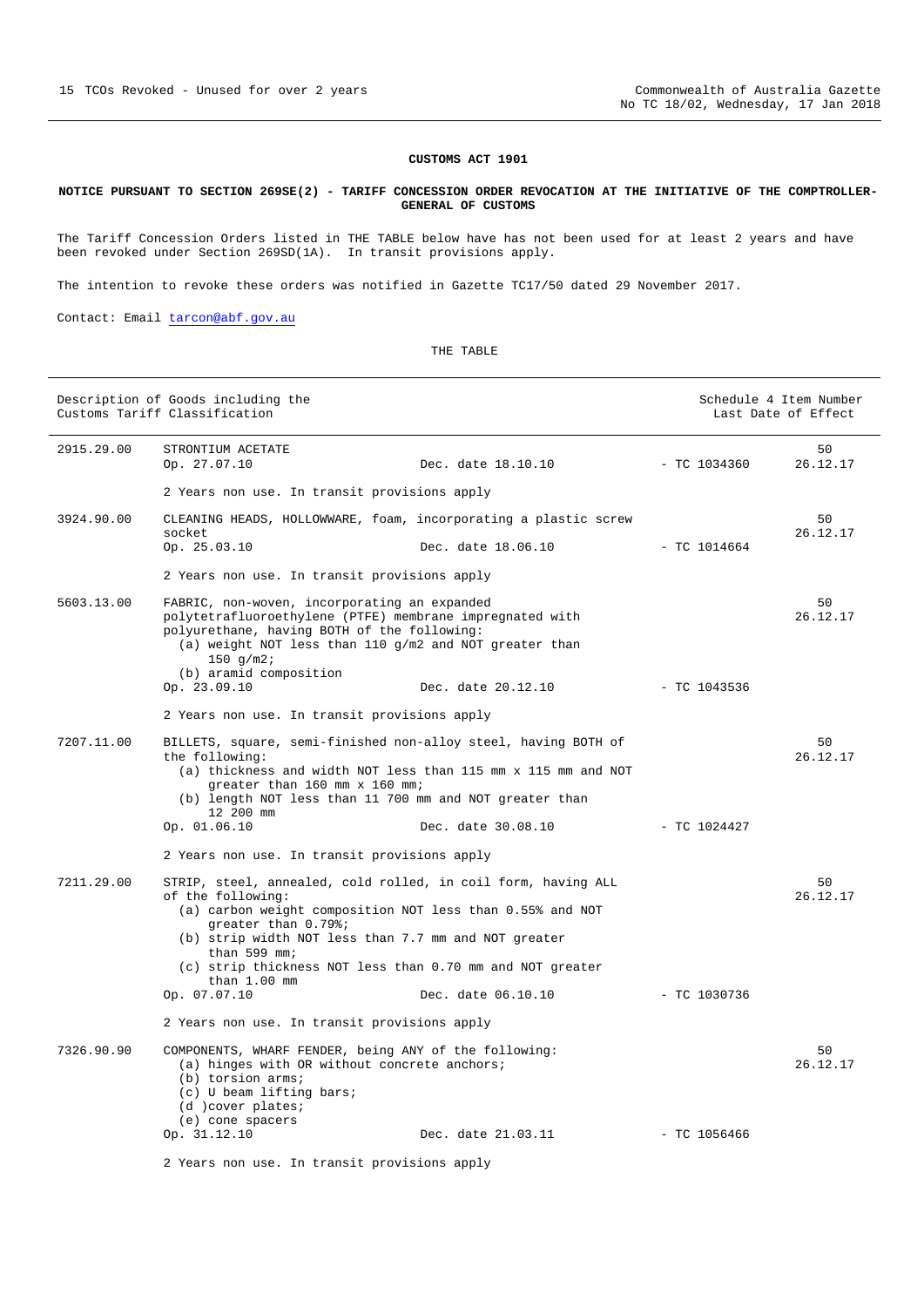| Description of Goods including the<br>Customs Tariff Classification |                                                                                                                                                                                                                                                                                                                                                                                                           |                    | Schedule 4 Item Number<br>Last Date of Effect |                |
|---------------------------------------------------------------------|-----------------------------------------------------------------------------------------------------------------------------------------------------------------------------------------------------------------------------------------------------------------------------------------------------------------------------------------------------------------------------------------------------------|--------------------|-----------------------------------------------|----------------|
| 7419.99.00                                                          | EYELASH SUPPORTS, brass, gold plated<br>Op. 02.06.10                                                                                                                                                                                                                                                                                                                                                      | Dec. date 30.08.10 | - TC 1024607                                  | 50<br>26.12.17 |
|                                                                     | 2 Years non use. In transit provisions apply                                                                                                                                                                                                                                                                                                                                                              |                    |                                               |                |
| 8414.80.19                                                          | COMPRESSORS, air cooled, electric motor driven, 4 stage<br>reciprocating, pressure lubricated, having ALL of the following:<br>(a) pressure rating of NOT less than 220 bar but NOT greater<br>than 345 bar;<br>(b) free air delivery of NOT less than 707 litres per min<br>(25 standard cubic feet per min) and NOT greater than<br>935 litres per min (33 standard cubic feet per min)<br>Op. 18.11.10 | Dec. date 07.02.11 | $-$ TC 1051159                                | 50<br>26.12.17 |
|                                                                     | 2 Years non use. In transit provisions apply                                                                                                                                                                                                                                                                                                                                                              |                    |                                               |                |
| 8414.90.90                                                          | PARTS, COMBUSTION AIR FAN, WALKING BEAM FURNACE, being EITHER of<br>the following:<br>(a) air fan assemblies, including ALL of the following:<br>$(i)$ shaft;<br>$(ii)$ impellor;                                                                                                                                                                                                                         |                    |                                               | 50<br>26.12.17 |
|                                                                     | (iii) bearings;<br>$(iv)$ coupling,                                                                                                                                                                                                                                                                                                                                                                       |                    |                                               |                |
|                                                                     | (b) inlet vane<br>Op. 30.12.10                                                                                                                                                                                                                                                                                                                                                                            | Dec. date 28.03.11 | $-$ TC 1056464                                |                |
|                                                                     | 2 Years non use. In transit provisions apply                                                                                                                                                                                                                                                                                                                                                              |                    |                                               |                |
| 8431.49.90                                                          | PARTS, SLAB CARRIER, being EITHER of the following:<br>$(a)$ hubs;<br>(b) rim bases                                                                                                                                                                                                                                                                                                                       |                    |                                               | 50<br>26.12.17 |
|                                                                     | Op. 23.02.10                                                                                                                                                                                                                                                                                                                                                                                              | Dec. date 30.04.10 | - TC 1009554                                  |                |
|                                                                     | 2 Years non use. In transit provisions apply                                                                                                                                                                                                                                                                                                                                                              |                    |                                               |                |
| 8438.80.00                                                          | DE-BAGGING MACHINES, CHEESE BLOCK, having both of the following:<br>$(a)$ conveyors;<br>(b) cutting blades                                                                                                                                                                                                                                                                                                |                    |                                               | 50<br>26.12.17 |
|                                                                     | Op. 17.09.10                                                                                                                                                                                                                                                                                                                                                                                              | Dec. date 13.12.10 | $-$ TC 1042810                                |                |
|                                                                     | 2 Years non use. In transit provisions apply                                                                                                                                                                                                                                                                                                                                                              |                    |                                               |                |
| 8454.90.00                                                          | PARTS, CONTINUOUS SLAB CASTER, being EITHER of the following:<br>(a) water boxes;<br>(b) water manifolds                                                                                                                                                                                                                                                                                                  |                    |                                               | 50<br>26.12.17 |
|                                                                     | Op. 12.10.10                                                                                                                                                                                                                                                                                                                                                                                              | Dec. date 07.01.11 | $-$ TC 1045903                                |                |
|                                                                     | 2 Years non use. In transit provisions apply                                                                                                                                                                                                                                                                                                                                                              |                    |                                               |                |
| 8479.89.90                                                          | OIL SPILL CONTAINMENT SYSTEM, OCEAN, including BOTH of the<br>following:<br>(a) single point inflation boom;<br>(b) diesel engine powered hydraulic boom reel with integrated<br>air blower                                                                                                                                                                                                               |                    |                                               | 50<br>26.12.17 |
|                                                                     | Op. 08.10.10                                                                                                                                                                                                                                                                                                                                                                                              | Dec. date 07.01.11 | $-$ TC 1045490                                |                |
|                                                                     | 2 Years non use. In transit provisions apply                                                                                                                                                                                                                                                                                                                                                              |                    |                                               |                |
| 8479.89.90                                                          | SHREDDING LINE, SCRAP MATERIAL, having ALL of the following:<br>(a) input feeder having a capacity NOT less than 55 tonnes                                                                                                                                                                                                                                                                                |                    |                                               | 50<br>26.12.17 |
|                                                                     | per hour;<br>(b) rotary shredder having a capacity NOT less than 35 tonnes<br>per hour;<br>(c) discharge chain conveyor having a capacity NOT less than<br>450 cubic metres per hour;<br>(d) hydraulic power pack;                                                                                                                                                                                        |                    |                                               |                |
|                                                                     | (e) power and control cabinets<br>Op. 17.12.10                                                                                                                                                                                                                                                                                                                                                            | Dec. date 16.03.11 | - TC 1055016                                  |                |
|                                                                     | 2 Years non use. In transit provisions apply                                                                                                                                                                                                                                                                                                                                                              |                    |                                               |                |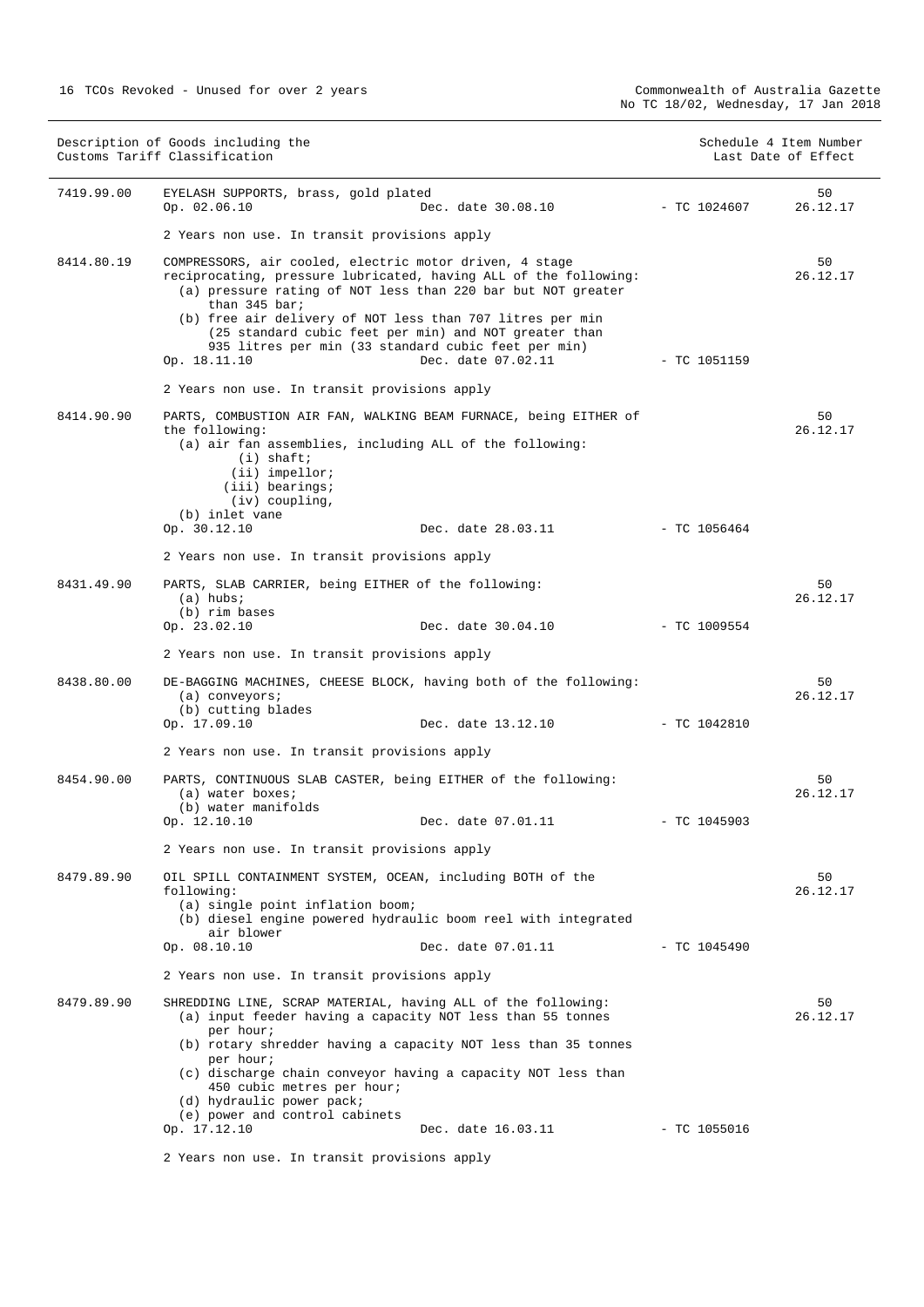|            | Description of Goods including the<br>Customs Tariff Classification                                                                                                                                                                                                   |                    |                | Schedule 4 Item Number<br>Last Date of Effect |
|------------|-----------------------------------------------------------------------------------------------------------------------------------------------------------------------------------------------------------------------------------------------------------------------|--------------------|----------------|-----------------------------------------------|
| 8483.10.99 | SPINDLES, HOT STRIP ROLLING MILL<br>Op. 12.10.10                                                                                                                                                                                                                      | Dec. date 07.01.11 | - TC 1045904   | 50<br>26.12.17                                |
|            | 2 Years non use. In transit provisions apply                                                                                                                                                                                                                          |                    |                |                                               |
| 8483.40.90 | GEARBOXES, TILT DRIVE, BLAST FURNACE, water cooled<br>Op. 15.12.10                                                                                                                                                                                                    | Dec. date 16.03.11 | - TC 1054740   | 50<br>26.12.17                                |
|            | 2 Years non use. In transit provisions apply                                                                                                                                                                                                                          |                    |                |                                               |
| 8503.00.00 | ROTOR ASSEMBLIES, DUMP TRUCK WHEEL DRIVE, including ALL of<br>the following:<br>$(a)$ punchings;<br>(b) end plate;<br>$(c)$ end ring;<br>(d) rotor shaft                                                                                                              |                    |                | 50<br>26.12.17                                |
|            | Op. 25.03.10                                                                                                                                                                                                                                                          | Dec. date 18.06.10 | $-$ TC 1014802 |                                               |
|            | 2 Years non use. In transit provisions apply                                                                                                                                                                                                                          |                    |                |                                               |
| 8704.10.00 | CHASSIS, DUMP TRUCK, ABOVE GROUND MINING, GROSS VEHICLE WEIGHT<br>GREATER THAN 200 t, with or without dump body, including ALL of<br>the following:<br>(a) rigid frame;<br>$(b)$ cabin;<br>(c) diesel engine;<br>(d) electric drive;<br>(e) NOT less than four wheels |                    |                | 50<br>26.12.17                                |
|            | Op. 26.07.10                                                                                                                                                                                                                                                          | Dec. date 18.10.10 | $-$ TC 1034150 |                                               |
|            | 2 Years non use. In transit provisions apply                                                                                                                                                                                                                          |                    |                |                                               |
| 9508.90.00 | TUBE SLIDES, PLAYGROUND, stainless steel, polycarbonate cover,<br>having BOTH of the following:<br>(a) length NOT less 17 m;<br>(b) time controlled traffic lights                                                                                                    |                    |                | 50<br>26.12.17                                |
|            | Op. 05.11.10                                                                                                                                                                                                                                                          | Dec. date 24.01.11 | $-$ TC 1049261 |                                               |
|            | 2 Years non use. In transit provisions apply                                                                                                                                                                                                                          |                    |                |                                               |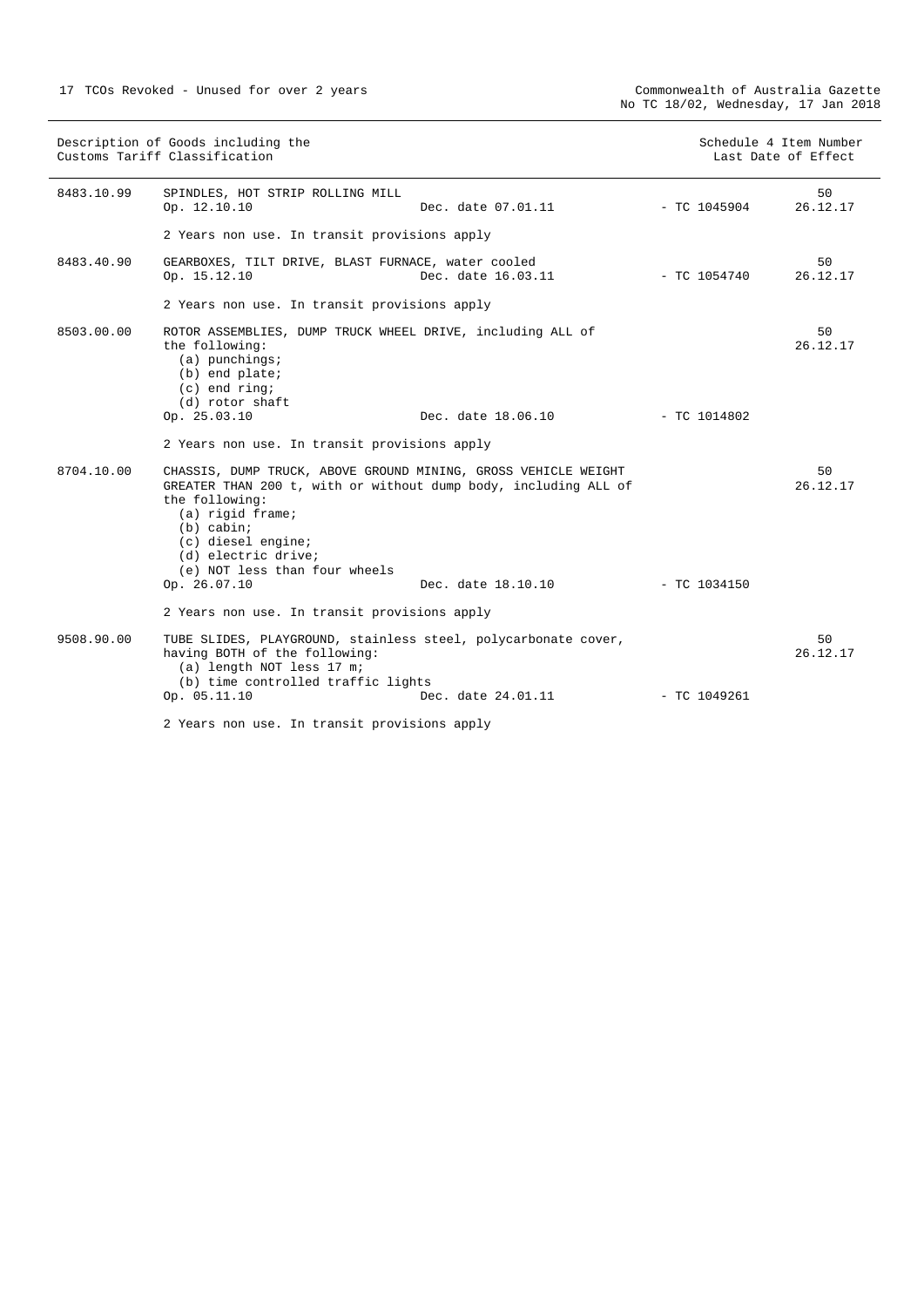#### **AUSTRALIAN BORDER FORCE**

#### **TARIFF QUOTAS - QUOTA TRANSACTIONS PROCESSED IN THE PERIOD 09 Jan 2018 to 16 Jan 2018.**

GENERAL INFORMATION

This Gazette contains details of quota transactions processed in the period 09 Jan 2018 to 16 Jan 2018 inclusive.

Part 1 contains a Table specifying quota category details.

Part 2, Section A, lists quota holders who received quota allocations via transfer transactions.

Part 2, Section B, lists all adjustments to previous allocations which have been caused by transfer transactions.

NB.- In Section B, transactions represent changes to individual tariff quotas and do not necessarily represent the entire holdings in that category for the quota holder.

- The "AS WAS" and "AS IS" columns indicate the quota levels for that particular tariff quota only at the time of that transaction.
- The amount of the transaction can be deduced by subtracting the "AS WAS" column from the "AS IS" column.

Inquiries concerning any information published within this Gazette should be directed to 02 6275 6534.

#### **PART 1**

## **NOTICE OF MAKING A DETERMINATION UNDER PART XVI OF THE CUSTOMS ACT 1901**

In pursuance of Section 273B of the Customs Act 1901, notice is hereby given that a Determination specified in Section A of Part 2 was made in relation to Item 55 in Part III of Schedule 4 to the Customs Tariff Act 1995 and subject to any conditions set out hereunder, that Determination applies to goods that are:

- (1) specified in the Table hereunder;
- (2) classified under a subheading of Schedule 3 to the Customs Tariff Act 1995, specified in Item 55 in Part III of Schedule 4 to the Customs Tariff Act 1995;
- (3) entered for home consumption not earlier than the start date, and not later than the finish date, by the person specified in that Determination, as shown in Part 2; and
- (4) in total, not in excess of such quantity as is specified in that Determination, as shown in Part 2.

In pursuance of Section 273B of the Customs Act 1901, notice is hereby given that a Determination specified in Section B of Part 2 amended a previous Determination by deleting the figures in the column headed QUANTITY AS WAS" and inserting the figures in the column headed "QUANTITY AS IS".

#### **THE TABLE**

| CATEGORY<br>CODE. | TIN T.T<br>OUANTITY | OUOTA<br>TTEM<br><b>NUMBER</b> | OUOTA<br>DESCRIPTION |
|-------------------|---------------------|--------------------------------|----------------------|
| 311               | Kilograms           | 61 A                           | Cheese & Curd        |